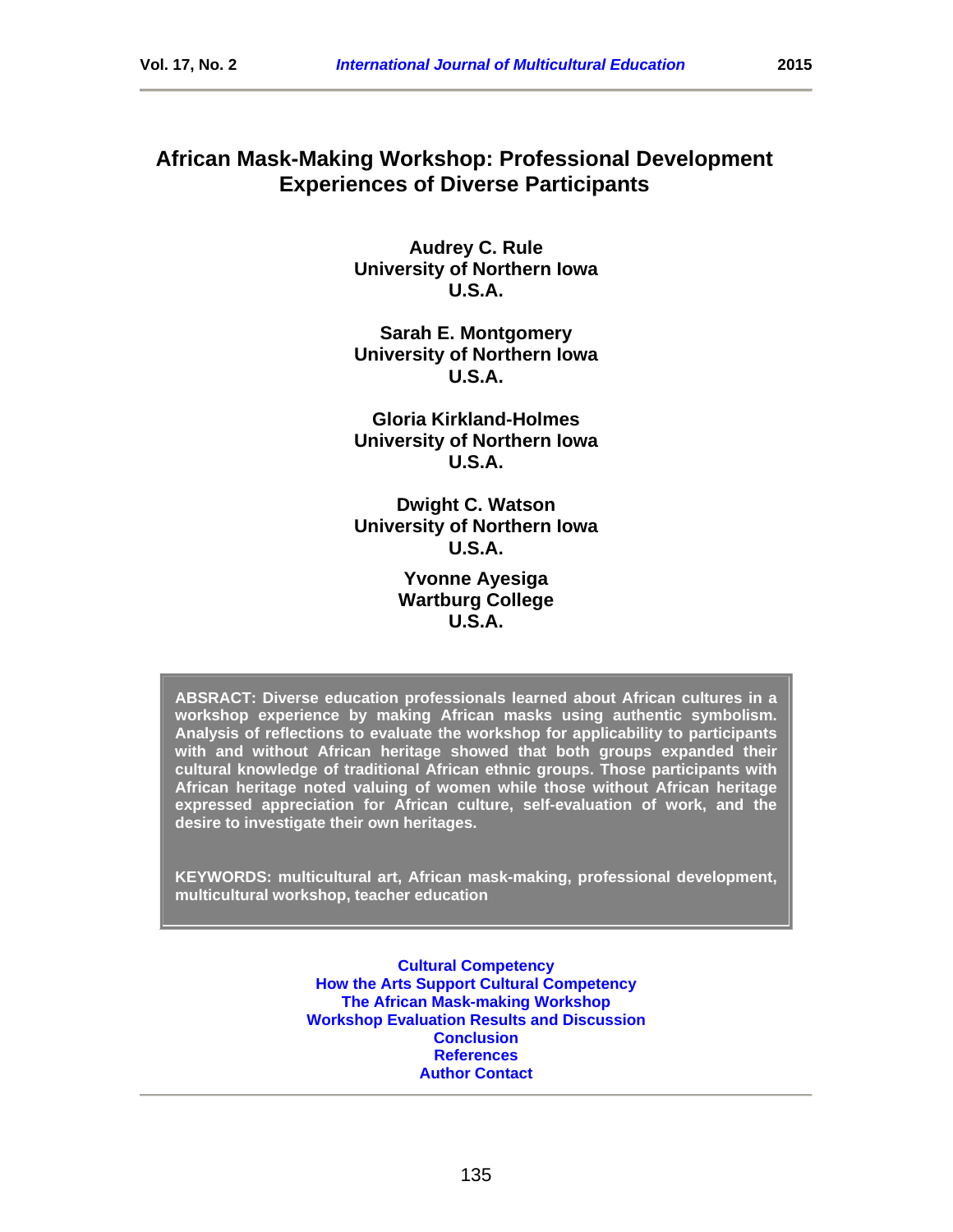Africa, the world's second largest continent, has 54 nations, each with multiple ethnicities. The diversity on the continent is exemplified through people's customs, rituals, and symbols, which are direct representations of cultural heritage. The use of traditional masks in ceremonies indicates the importance of these artifacts in African culture. Most African masks represent spirits of ancestors, royalty, accomplished hunters or warriors, animals, natural features such as mountains or lakes, or supernatural beings (Hahner, Kecskesi, & Vajda, 2007). Masks are generally not worn alone but with a body-covering made of raffia, leaves, or cloth. As the costumed dancers move to the rhythm of instruments and voices, the masquerader is transformed into the spirit being portrayed (Bassani, 2005). These ceremonies transmit the cultural heritage of the group to future generations.

A central object of many ceremonies is the mask covering the performer's face that forms a connection to the supernatural. This artifact is often beautifully crafted and rich in symbolism, but it is not for *Art* per se. The maker of the work, through intentional activity, makes the work an *artwork* or not. "The response of others to the work…cannot make something be an artwork that was not conceived and projected in a certain way by its creator" (Galbusera & Levinson, 2012, p. 81). Therefore, masks made primarily for religious or social purposes should not be considered *Art* in the contemporary meaning of the word; rather they should instead be thought of as artifacts or *cultural arts*, meaning skilled works that incorporate cultural beliefs, values, aesthetics, and symbolism. In contrast, masks made by workshop participants to be displayed at home as decorative objects that represent chosen symbols, favorite colors, and other personally meaningful traits may be considered artworks through the intentions of the makers. Table 1 provides information on the masks of the six African groups on which this article focuses. These masks have unique symbolic characteristics that tie closely to the mask's role in the religious and social structure of the ethnic group. Masks were used to connect members of the community with deceased ancestors or other spirits for human benefit.

This article uses African masks to spark appreciation for these cultural arts, supporting positive racial identities for African American students through appreciation of their rich heritage and improving teachers' cultural competency through increased knowledge of the distinct mask-making and mask-using traditions of different African ethnic groups. Jackson (2012), in discussing new perspectives in his Black Identity Development (BID) Theory, notes that knowledge of Black history, heritage, and cultural contributions impacts racial identity:

Depending on the salience of Black culture in their growing up experience, the Black cultural messages do have an effect on the BID process. The philosophical and theological messages and experiences, the exposure to the shared historical experiences and contributions to the Black community and the larger society made by other Black people, the implicit and explicit lessons taught about the nature and structure of the Black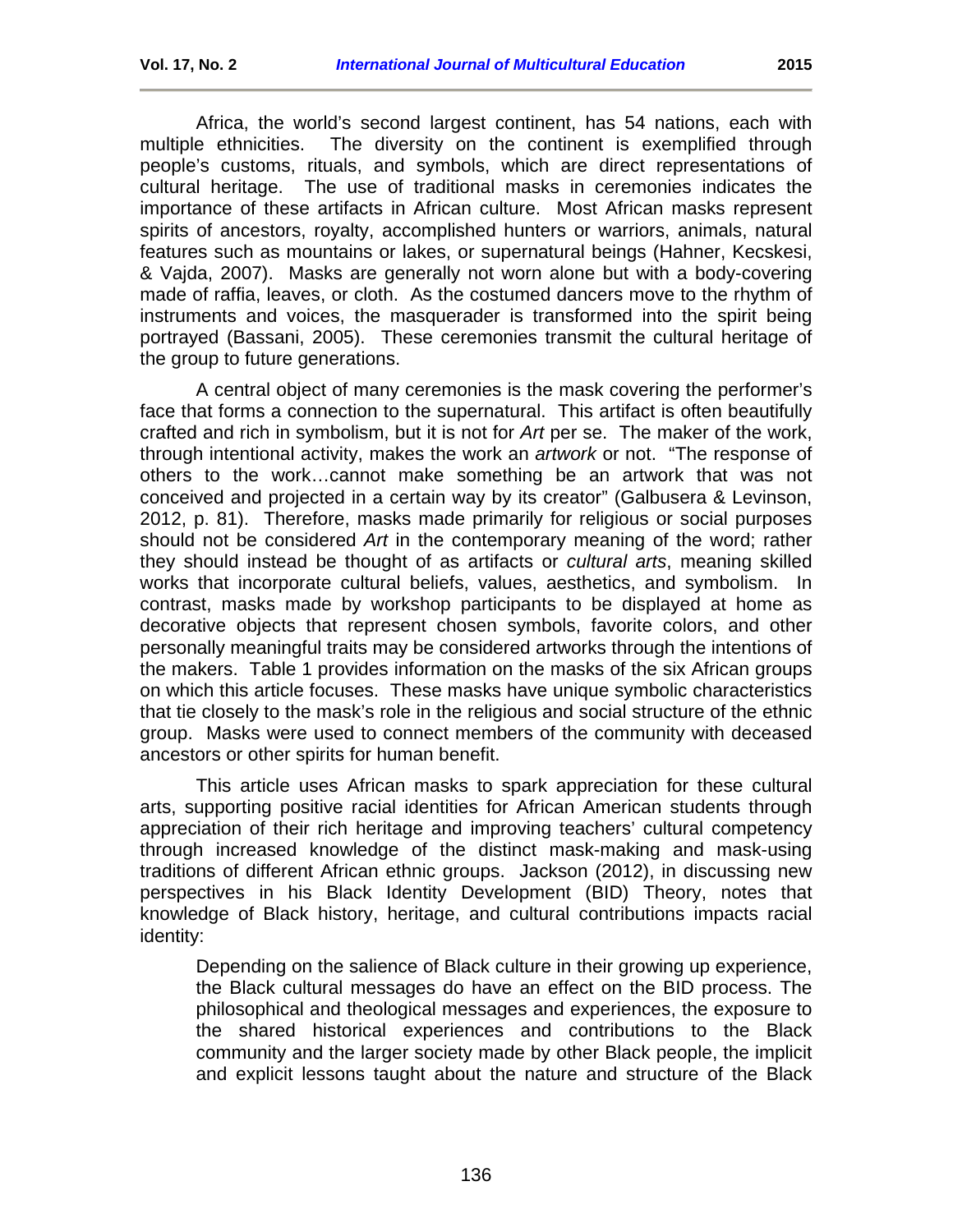family and other intra-group interactions, are significant to the BID process. (p. 41)

Boyd-Franklin (2013), a clinical psychologist, discussed African Americans as being a tremendously diverse cultural group that shares three main areas of experience: African legacy, history of slavery, and racial discrimination. She recognized how African culture still affects the psychology of African Americans:

The other aspect of the African legacy that must be recognized by clinicians who work with African American families is the central role of religion and spiritual beliefs in many Black families. These beliefs, while permeating every aspect of the African's life, served the further purpose of the tribe. (p. 6)

#### Table 1

| <b>Cultural</b><br>Group             | Yoruba                                                                                                                                                                                                      | <b>Bembe</b>                                                                                                                                                                 | <b>Massai</b>                                                                                                                                                            | <b>Bamana</b>                                                                                                                                                                                    | <b>Chokwe</b>                                                                                                                                                                                     | Luba                                                                                                                                                                             |
|--------------------------------------|-------------------------------------------------------------------------------------------------------------------------------------------------------------------------------------------------------------|------------------------------------------------------------------------------------------------------------------------------------------------------------------------------|--------------------------------------------------------------------------------------------------------------------------------------------------------------------------|--------------------------------------------------------------------------------------------------------------------------------------------------------------------------------------------------|---------------------------------------------------------------------------------------------------------------------------------------------------------------------------------------------------|----------------------------------------------------------------------------------------------------------------------------------------------------------------------------------|
| Homeland<br>Area                     | Nigeria, Benin                                                                                                                                                                                              | Democratic<br>Republic of<br>Congo,<br>Tanzania                                                                                                                              | Kenya,<br>Tanzania                                                                                                                                                       | Mali                                                                                                                                                                                             | Angola,<br>Zambia,<br>Democratic<br>Republic of<br>Congo                                                                                                                                          | Democratic<br>Republic of<br>Congo                                                                                                                                               |
| Mask<br>Style                        | Helmet crest<br>mask covering<br>head top and<br>forehead: veil<br>hiding face                                                                                                                              | Shield-shaped<br>or round face<br>mask                                                                                                                                       | Face mask<br>with<br>headdress                                                                                                                                           | Helmet crest<br>mask with veil<br>or face mask                                                                                                                                                   | Face mask<br>with added wig                                                                                                                                                                       | Many styles,<br>circular face<br>masks                                                                                                                                           |
| <b>Materials</b>                     | Painted carved<br>wood                                                                                                                                                                                      | Painted<br>carved wood,<br>raffia                                                                                                                                            | Red-painted,<br>carved wood                                                                                                                                              | Carved wood,<br>cowry shells,<br>brass                                                                                                                                                           | Carved wood,<br>plant fibers for<br>hair:                                                                                                                                                         | Carved wood,<br>beads, metals                                                                                                                                                    |
| Mask<br><b>Traits</b>                | Cheek<br>scarification lines<br>show clan<br>identification (Ola<br>Orie, 2011); bright<br>colors and<br>expressions<br>indicate joviality of<br>Gelede festival                                            | Shield masks<br>have pairs of<br>partly-closed<br>eyes; animal<br>masks have<br>pointy chins,<br>beaks, horns,<br>and manes<br>(Hamill<br>Gallery of<br>Tribal Art,<br>2010) | Traditional<br>warrior<br>hairstyle of red<br>braids; animal<br>images and<br>patterns                                                                                   | Ntomo society<br>masks have<br>row of horns:<br>Tyi Wara<br>helmet crest<br>masks feature<br>antelopes                                                                                           | Pwo masks<br>depict ideal<br>women with<br>symmetrical<br>faces.<br>scarification<br>designs, and<br>braided<br>hairstyles<br>(Finley, 1999)                                                      | One type is a<br>circular with<br>large round<br>eyes. Often<br>triangular<br>metallic pieces<br>encircle the<br>mask.                                                           |
| Example<br>Cultural<br>Mask<br>Event | Gelede festival<br>honors women,<br>especially<br>powerful Great<br>Mothers, elder<br>women or female<br>ancestors<br>(Brooklyn<br>Museum, 2007),<br>who have<br>supernatural<br>powers<br>(Makinde, 2004). | Elanda male<br>society<br>dances<br>feature masks<br>of ancestors<br>who intervene<br>for a<br>successful<br>hunt; other<br>masks often<br>represent<br>forest spirits.      | Warrior and<br>hunting masks<br>ensure<br>success.<br>Masks are<br>made for<br>tourists. New<br>mask motifs<br>appear in<br>dreams and<br>are approved<br>by the elders. | Ntomo society<br>masks are<br>used in<br>manhood<br>initiation. Tyi<br>Wara is the<br>legendary<br>antelope who<br>brought<br>agriculture<br>and who visits<br>the fields<br>during<br>planting. | Male initiation<br>rites have<br>masked<br>performers<br>teaching<br>initiates.<br>Mwana Pwo<br>dancers wear<br>fitted net<br>costumes, and<br>move<br>gracefully,<br>displaying<br>good manners. | Shrines have<br>ceremonies<br>with masked<br>performers for<br>the living to<br>remember and<br>speak to the<br>dead obtaining<br>important<br>information<br>(Vecsey,<br>1983). |

#### *Mask Information for Six African Cultural Groups*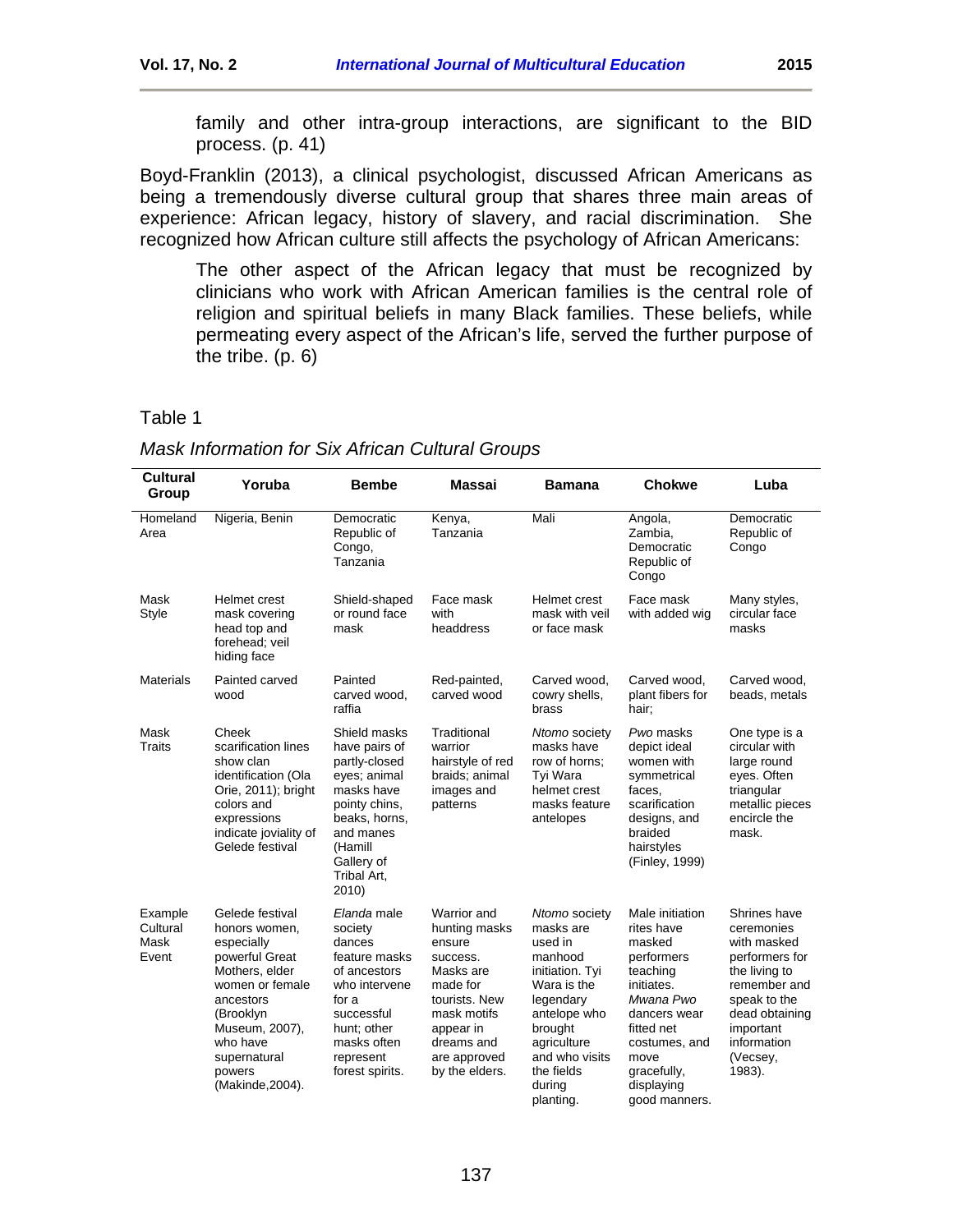| Mask<br>Birds represent<br>Rows of partly<br>closed eyes<br>spiritual powers,<br>Symbols<br>represent<br>as some women<br>watchful eyes<br>can turn into birds<br>of ancestors.<br>and visit others at<br>night; snakes<br>symbolize life<br>force (Hommel,<br>$2011$ ; and<br>crowns represent<br>royalty. | Elaborate<br>carving of<br>designs and<br>patterns<br>represents the<br>personality of<br>the maker<br>rather than<br>scarification<br>patterns used<br>by the Maasai<br>(Jamison,<br>1999). | Even number<br>of horns<br>indicates a<br>female<br>guiding spirit.<br>Small mouths<br>and large ears<br>mean listen in<br>silence<br>(Colleyn &<br>Farrell, 2001).<br>Large nose<br>indicates<br>great empathy<br>as the nose is<br>considered<br>the center of<br>emotion.<br>Cowry shells<br>symbolize<br>femininity or<br>wealth. | Mwana Pwo<br>embodies the<br>ideal woman<br>through a<br>female<br>ancestor.<br>sometimes a<br>chief or chief's<br>wife, signified<br>by a diadem<br>(Jordán et al.,<br>$2000$ ). | A person's life-<br>force becomes<br>stronger with<br>age. After<br>death, spirits'<br>life forces<br>disappear<br>unless living<br>persons<br>strengthen<br>them by using<br>their names.<br>The all-seeing<br>spirits speak<br>through masks<br>to help the<br>living. Crests<br>on such<br>masks indicate<br>male spirits. |
|-------------------------------------------------------------------------------------------------------------------------------------------------------------------------------------------------------------------------------------------------------------------------------------------------------------|----------------------------------------------------------------------------------------------------------------------------------------------------------------------------------------------|---------------------------------------------------------------------------------------------------------------------------------------------------------------------------------------------------------------------------------------------------------------------------------------------------------------------------------------|-----------------------------------------------------------------------------------------------------------------------------------------------------------------------------------|-------------------------------------------------------------------------------------------------------------------------------------------------------------------------------------------------------------------------------------------------------------------------------------------------------------------------------|
|-------------------------------------------------------------------------------------------------------------------------------------------------------------------------------------------------------------------------------------------------------------------------------------------------------------|----------------------------------------------------------------------------------------------------------------------------------------------------------------------------------------------|---------------------------------------------------------------------------------------------------------------------------------------------------------------------------------------------------------------------------------------------------------------------------------------------------------------------------------------|-----------------------------------------------------------------------------------------------------------------------------------------------------------------------------------|-------------------------------------------------------------------------------------------------------------------------------------------------------------------------------------------------------------------------------------------------------------------------------------------------------------------------------|

The purpose of focusing on masks in the workshop described by this article was to give the participants a perspective of how masks are an integral part of sophisticated cultures with coherent religious and social beliefs, contrary to the stereotype promoted by European colonial powers of traditional African ethnic groups being "primitive" or "savage" (Herskovits, 2004). These stereotypes continue today; for example, German geography and history textbooks describe Africa as "exotic," "strange," and a "dark undiscovered continent" (Marmer, Marmer, Hitomi, & Sow, 2011, p. 4-5), leading students to perceive those of African descent as "lazy" or "wild" (p. 1). A professor of African studies found that college students often maintain stereotyped images of indigenous African cultures: "native, hut, warrior, shield, tribe, savage, cannibals, jungle, Pygmy, pagan, voodoo, and witch doctor" (Keim, 2009, p. 4). Keim (2009) also recounts some widely held misconceptions about Africa: "Africa is just one large country; Africa is all jungle; Africans share a single culture, language, and religion; Africans live in 'grass huts'; Africans mainly hunt animals for their subsistence; and Africa has no significant history" (p. 5). Many of these misconceptions originate deep in American history and were proliferated by those in power to maintain a view of Africans as inferiors for their exploitation. "Accurate information about ethnic and cultural diversity [is] necessary for both minority and majority students to counteract the negative discriminations and distortions perpetuated in conventional conceptions of knowledge and truth, in schooling generally, and in society at large" (Gay, 2015, p. 49).

<span id="page-3-0"></span>In this article, the authors, two African-American professors, two White professors, and an African graduate student, report the results of an African mask-making experience for education professionals self-identified as being with or without African heritage to determine the usefulness of mask-making in cultural education to both groups of participants.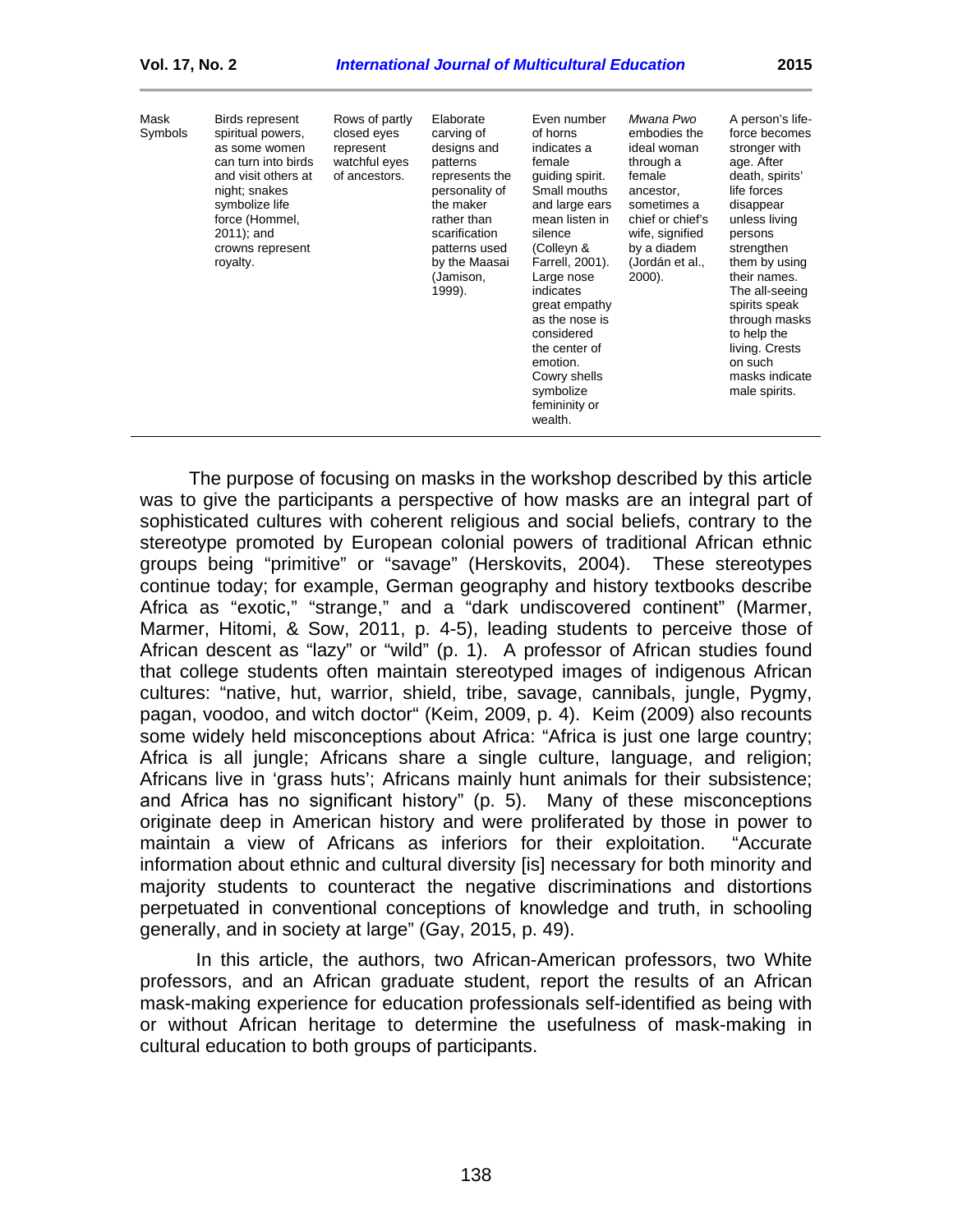### **Cultural Competency**

The U.S. society and the population of school-age students are becoming increasingly diverse (National Center for Educational Statistics, 2014), which requires schools to make adjustments to serve all students well. This process involves building trust, engaging personal culture, confronting social justice issues, changing instructional practices, and engaging the entire school community (Howard, 2007). A challenge to teachers of addressing the diverse cultures present in schools is the fact that most public school teachers are White, grew up in middle-class households, and received their teacher preparation in predominantly White colleges (Gay, Dingus, & Jackson, 2003). Many teachers lack necessary background to understand the diverse cultures of students; this deficit may be addressed through appropriate professional development in multiculturalism. This article describes a successful workshop that focused on learning about the connections of different masks to religious and social aspects of six African cultural groups chosen for their diversity of beliefs and their variety of locations in different countries of Africa. Increasing knowledge of the heritage of African Americans allows teachers and their students to appreciate their cultural roots and assists them in dispelling stereotypes.

In the professional literature, the term "culturally competent" refers to pedagogy that is culturally appropriate, culturally congruent, culturally relevant, and emancipatory (Gay, 2005; Sleeter 2001). Characteristics associated with culturally competent pedagogy include positive perspectives on families; communication of high expectations; learning within the context of culture; student-centered instruction; reshaping the curriculum; and teachers as facilitators (Ladson-Billings, 2005). Culturally competent teachers provide instruction that integrates a wide variety of instructional strategies connected to different approaches to learning (Council of Chief State School Officers, 2013), such as the arts. Professional development opportunities must occur often for these practices to be embedded in the schools' culture, climate, and classrooms (Ladson-Billings, 2005). Culturally responsive teaching goes a step beyond cultural competency. Culturally responsive teaching recognizes the importance of racial and cultural diversity in learning, valuing these differences as assets and using knowledge of diverse heritages, family structures, and communities to guide curriculum and instructional development while challenging racial stereotypes, mediating power imbalances, and accepting this approach as necessary to the educational efficacy for all students (Gay, 2010). In culturally responsive teaching, students not only experience academic success and connect with their cultural heritage, they learn how to recognize, challenge, and transform inequities, injustices, and oppressions (Ladson-Billings, 1995).

The Purnell Model for Cultural Competence was developed to address the increasing multicultural and multilingual nature of healthcare teams and patients (Purnell & Pontious, 2014). The model includes guidelines for working with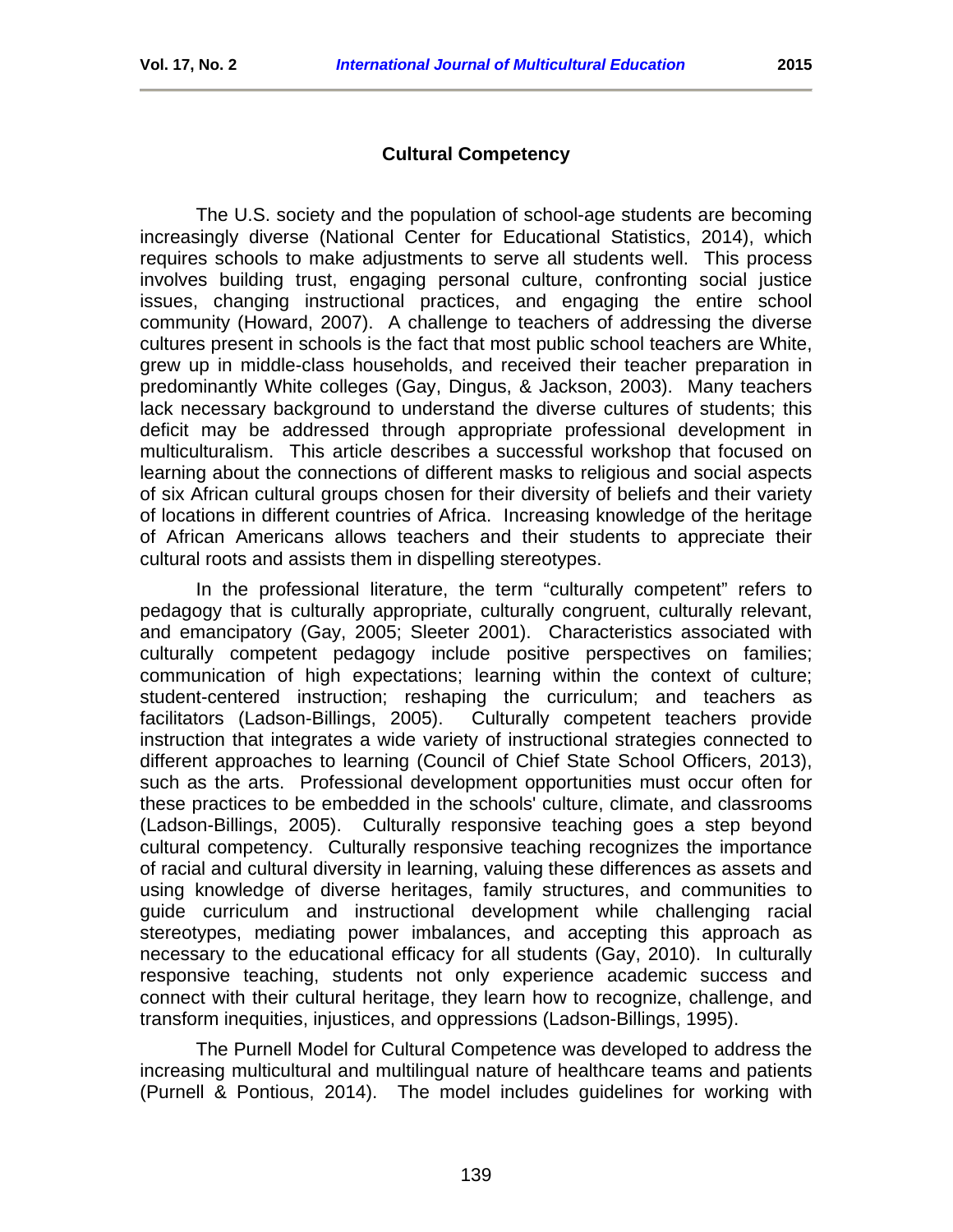individuals, families, and communities on the continuum of individualism to collectivism stances so that medical actions, communications, and decisions can be well-understood and applied correctly. The Purnell Model (Purnell, 2002) is based on assumptions such as the following: "Each individual has the right to be respected for his or her uniqueness and cultural heritage," and "Prejudices and biases can be minimized with cultural understanding" (p. 193). Although the Purnell Model was originally developed to assist healthcare workers in becoming culturally competent, this model is applicable to and has been used with educators. The model includes such areas as heritage, family roles and organization, spirituality, and death rituals; these are areas addressed in the mask-making workshop through presentation of mask-related cultural practices of six African cultures.

For example, according to Olajubu (2003), the Yoruba worldview is rooted in holistic harmony between the invisible spiritual world and the visible physical world, with people finding interconnections of these areas in their religious and social realities. The Yoruba recognize a genderless Supreme Being and a host of male and female divinities who depend upon their relevance to the needs of worshippers for their survival. Components of Yoruba religion include belief in spirits, ancestors, supernatural powers, sacrifices, offerings, prayers, songs, and invocations. "The traditional Yoruba way encompasses respect for the elder, nurture and care of the young to become responsible adults, care of the elderly while still alive, and rituals of annual remembrance to keep the memory of the dead alive among the living" (Babatunde & Setiloane, 2014, p. 242). Yoruba households are patrilineal and often polygamous with men being more privileged than women (Babatunde & Setiloane, 2014). The role of women in traditional Yoruba society is complex, with wives being able to accumulate property to which their husbands have no claim; however, women generally do not have inheritance rights to their husbands' property (Aluko, 2015). During the Gelede festival, men masquerade as mothers to honor their life-giving fertility and ability to bring stability to society (Casimir, Nwakego, & Umezinwa, 2015). The *great mothers*, elderly women or female ancestors, are particularly revered during this festival, as they are believed to possess supernatural powers (Makinde, 2004). Gelede features humorous masks painted bright colors to convey the celebrative spirit of the festival. Applying the Purnell Model (Purnell, 2002), a teacher's understanding of a student's belief in the supernatural or need to honor the wishes of an elder grandmother will assist in negotiating solutions to education issues.

In addition to cultural competence in the local setting, increasing globalization necessitates intercultural competence across nations. Intercultural competency can be divided into content competencies and process-oriented competencies. Content competencies involve general awareness and knowledge of aspects of both the "other" culture and one's own "home" culture. These facets include knowledge of customs, symbols, traditions, rituals, sex roles, history, and language; they may be reductions or stereotypes with accompanying positive or negative values and emotional tones (Allport, 1979). Being content-competent does not ensure full intercultural competency; one must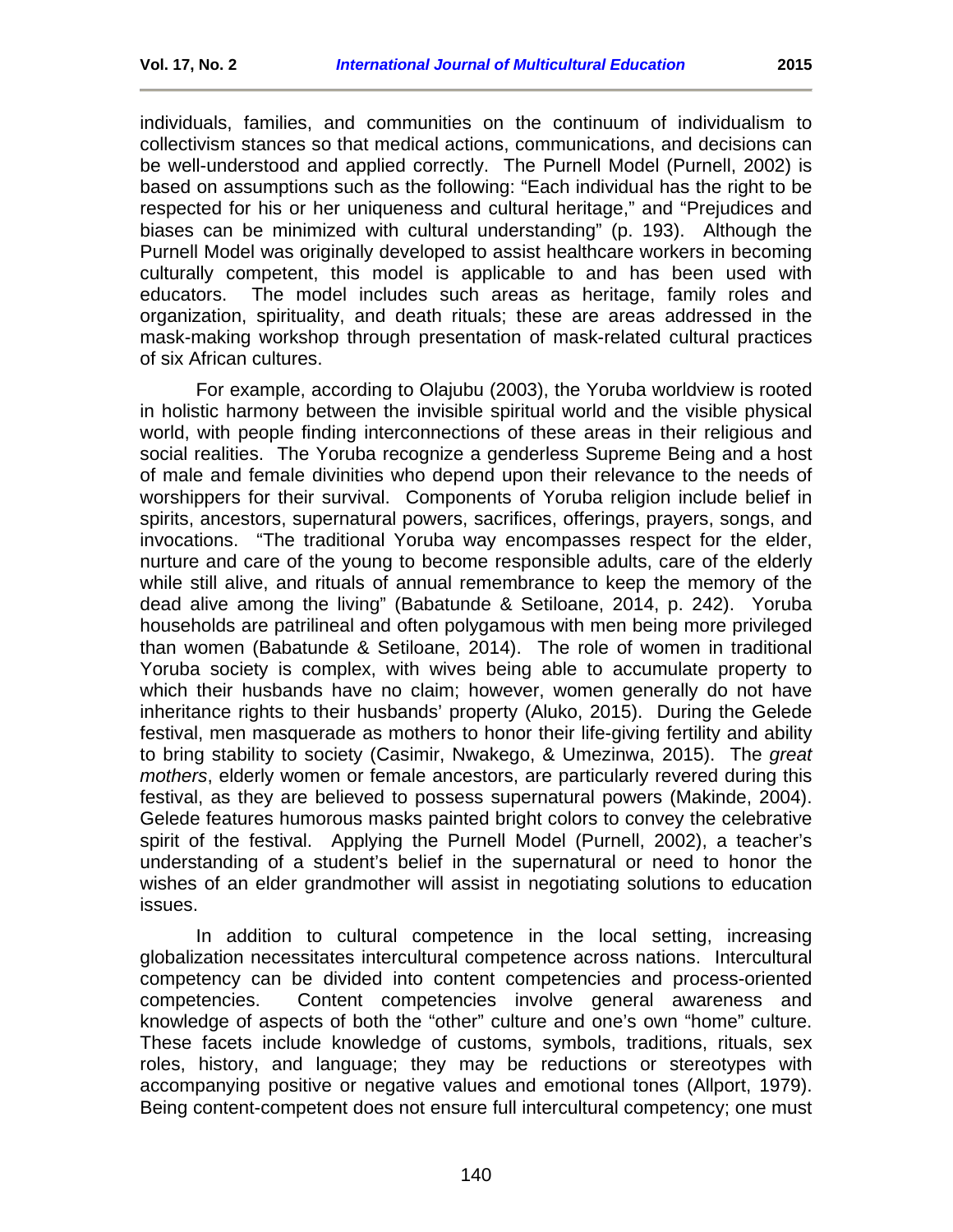go beyond content to successful interaction (Stier, 2006). Such interaction involves alternating between the perspective of an insider and an outsider through self-reflection and role-playing and requires noticing cultural differences without automatically assigning a value judgment (Stier, 2006). Emotional skills of understanding the origins of other people's feelings and effectively coping with one's own feelings of uneasiness in an unfamiliar cultural setting are needed (Gudykunst & Kim, 2003). Interpersonal competencies of noticing and responding to subtle non-verbal cues and language are also required, along with metacognition of one's interaction style and the ability to react well to context and situation (Stier, 2006).

The mask-making activity was designed to use the arts-based experiences to enhance the cultural competency of participants by appreciation of family roles in several traditional African cultural groups (Ladson-Billings, 2005); recognition of cultural universals (Brophy & Alleman, 2006) such as communication through spirituality, rituals, symbolism, and rites of passage involving masks; and promoting respect for personal uniqueness through participant choice of design elements of the mask (Purnell, 2002). This approach led participants to non-superficial understandings of how the masks represent and connect to many facets of the six traditional African cultures explored in this workshop. Discussions between participants with and without African heritage facilitated taking new perspectives along with understanding of the feelings of others and how they arose. The mask-making workshop offered the opportunity for participants not only to become more competent regarding cultural content, but also to practice withholding judgment while learning about or experiencing the unfamiliar.

### **How the Arts Support Cultural Competency**

<span id="page-6-0"></span>"The arts can…open pathways toward understanding the richness of peoples and cultures that inhabit our world, particularly during this period of global change" (Bucheli, Goldberg, & Phillips, 1991). The arts provide an avenue for educators to develop a culturally-responsive curriculum as students learn both about themselves and others (Johnson, 2002). Arts-based experiences prompt empathy, encouraging students to recognize and feel the experiences of others, but also to better understand themselves (Zwirn & Graham, 2005).

Experiences of studying cultural artifacts and making art can support selfexploration while honoring difference and promoting cultural competency. For example, in a study of high school students who photographed and interviewed immigrants for a cultural journalism project, Graham (2009) found that students developed a critical awareness of race, reported intense enjoyment of the artbased opportunity, and shared an emotional connection to those they interviewed. Students subsequently delved into their own stories, learned more about their own families' experiences, and recognized the trials and triumphs present in a common humanity. Pursuing photography projects in which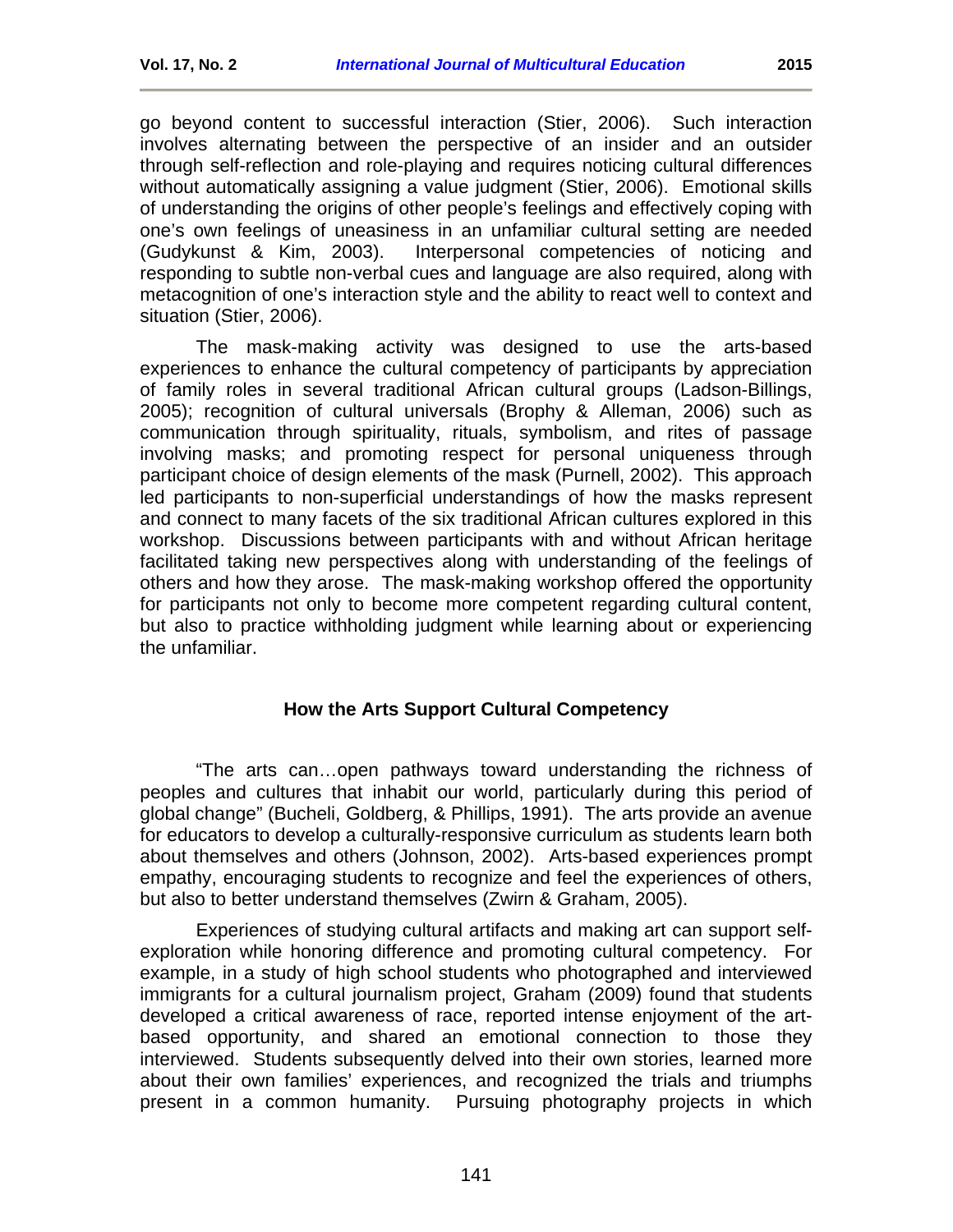students share their perspectives and hopes through writing about and displaying their photos in a public forum can provide a way to use the arts to expand one's own understandings and that of others about diversity (Graziano, 2011; Montgomery et al., 2014; Zenkov et al., 2013). In a study involving participatory action research, youth from diverse backgrounds took photos of their beliefs of, supports for, and impediments to school. The researchers found that the youth used this arts-based learning opportunity to share their own cultural backgrounds and to inform educators about the need for such culturally relevant pedagogical opportunities in their schools (Zenkov et al., 2013).

While the arts can provide a platform for a culturally responsive curriculum, educators must be careful not to trivialize arts integration into the curriculum through simplistic activities that are considered extras or time-fillers like coloring a picture when a student finishes early. The arts must also combat, instead of reinforce, stereotypes (Waddington, 2012). Arts projects, such as the papier-mâché African mask-making project, should incorporate and extend student understanding of curriculum content, in this case, different social and religious conventions of traditional African cultures (Collins, & Chandler, 1993; Gullatt, 2008). A study of 65 preservice teachers learning about diversity in Africa found that meaningful intercultural learning took place through an artsintegrated project (Rule & Montgomery, 2011; Rule et al., 2012). In this investigation, preservice teachers made papier-mâché masks of six cultural groups from Africa and then helped elementary students complete a similar project. After completing the project, 22 of the 65 preservice teachers identified a direct benefit of arts-based education to be deeper learning and retention of cultural content, something no participant believed would occur prior to the project. In fact, many preservice teachers noted their surprise that first and second-grade students understood and remembered the content regarding traditions, beliefs, and values of the six different cultural groups. The impact of the rich cultural learning experience resulted in 48 out of 65 of the preservice teachers reporting that they will possibly teach an arts-integrated project like this in their future classrooms because of the richer and more meaningful learning both groups experienced (Montgomery & Rule, 2011; Rule & Montgomery, 2011; Rule et al., 2012).

Although the arts can promote increased cultural competency and educators recognize the positive value of the arts for students (Johnson, 2002), art preparation experiences among educators are lacking (Zwirn & Graham, 2004). In a study of over 400 educators (Oreck, 2004), one of the most frequently shared responses regarding barriers to using the arts was the educator's need to develop self-efficacy in this area. This suggests the importance of increased art-based professional development for educators, particularly art experiences that embrace difference and promote cultural competency. The current study provides a small facet of this needed professional development by introducing professionals who work with diverse youth to information about several African cultural groups and their mask-making enterprises and by giving them the opportunity to explore these issues through making a personal papier-mâché mask in the style of one of these cultures. As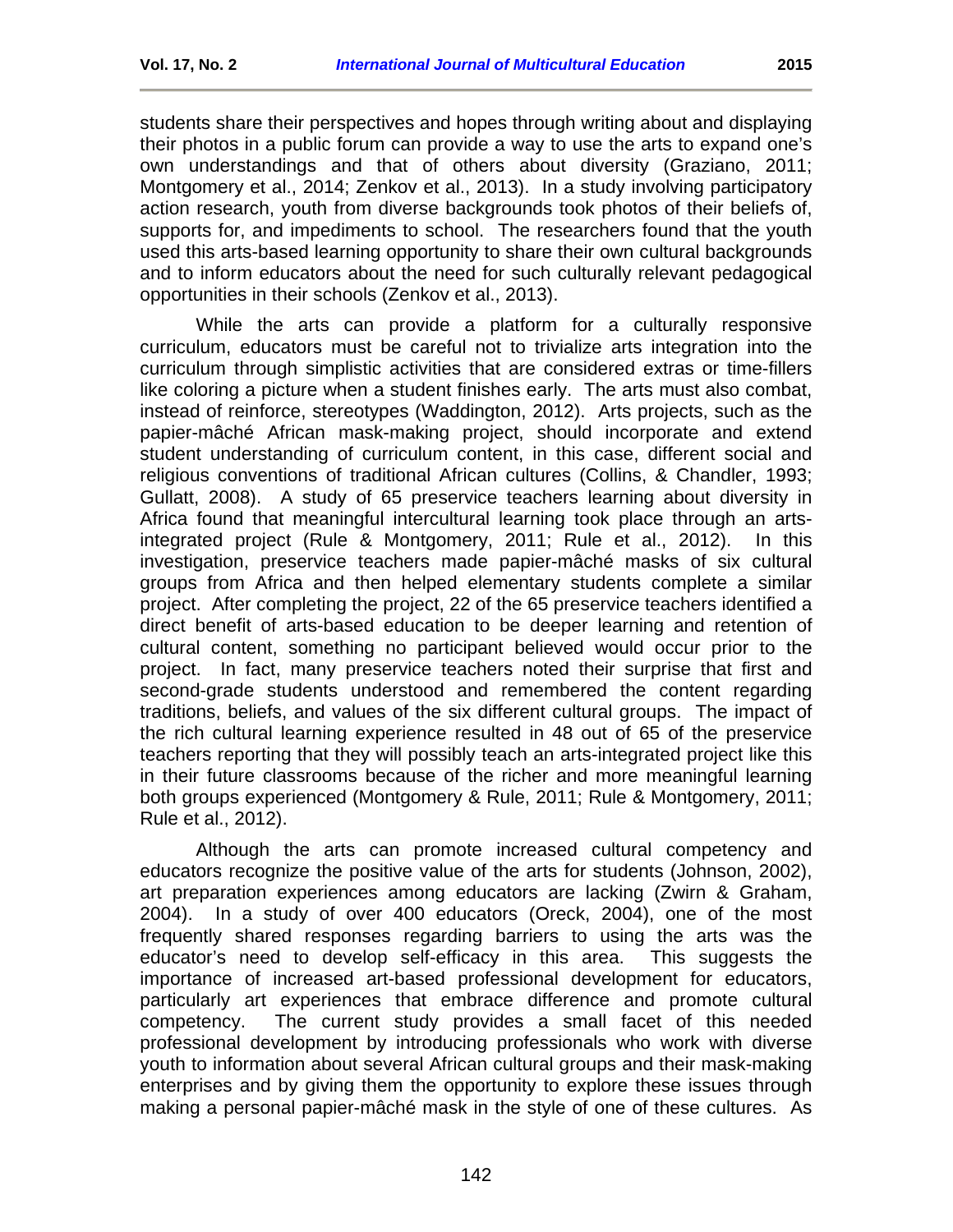in the Reggio approach, the workshop presenters did not provide a pre-designed art project to the participants (Saab & Stack, 2013). Instead, the workshop organizers provided information about six rich traditional ethnic cultures of Africa with the uses and symbolism of their masks. Then the workshop participants were able to express their individual understandings by combining symbolism and personal connections with the information in making an art product.

## **The African Mask-Making Workshop**

# <span id="page-8-0"></span>**Participants**

Several settings were used to recruit study participants. The first setting was a two-hour workshop at a professional conference on African American families. Because of severe weather conditions during the conference, an identical second workshop was conducted later for those who wanted to but were prevented from attending the first. A mask workshop was also presented in a graduate education course. All settings hosted a mix of participants with and without African heritage.

The 20 participants were adults aged 18 to 65 years. Ten participants had African heritage (1 African, 9 African American; 8 female, 2 male) while 10 additional participants did not have African heritage (8 Euro-American, 2 Middle-Eastern; 6 female, 4 male). Both groups of participants had a similar distribution of ages. This study was approved by the overseeing university's Human Subjects Committee with all workshop participants providing written consent for their comments, poems, responses, and images of masks to be used. All human subject protections were implemented during the project.

## **Procedure**

The workshop began with a slide show of photographs of authentic masks of six African cultures accompanied by discussion of mask usage and symbolism. A second presenter and co-author who was born and raised in Uganda, a member of the Banyoro tribe, discussed mask usage in several African cultural groups, noting how masks were considered precious, given to children at birth and passed through generations with each owner attaching special charms or commemorative items to the mask. She explained the value attributed to masks by telling that a person whose home was on fire would rescue a valued mask first.

The basic papier-mâché mask forms were prepared by the first author. All mask bases were made by gluing recycled paper on a balloon with craft glue. Large features such as horns or headdresses were added with cardboard. Attendees were asked to create a personally meaningful mask that incorporated symbolism and design features from one or more of the highlighted African cultures. They chose the mask base that best matched their vision of a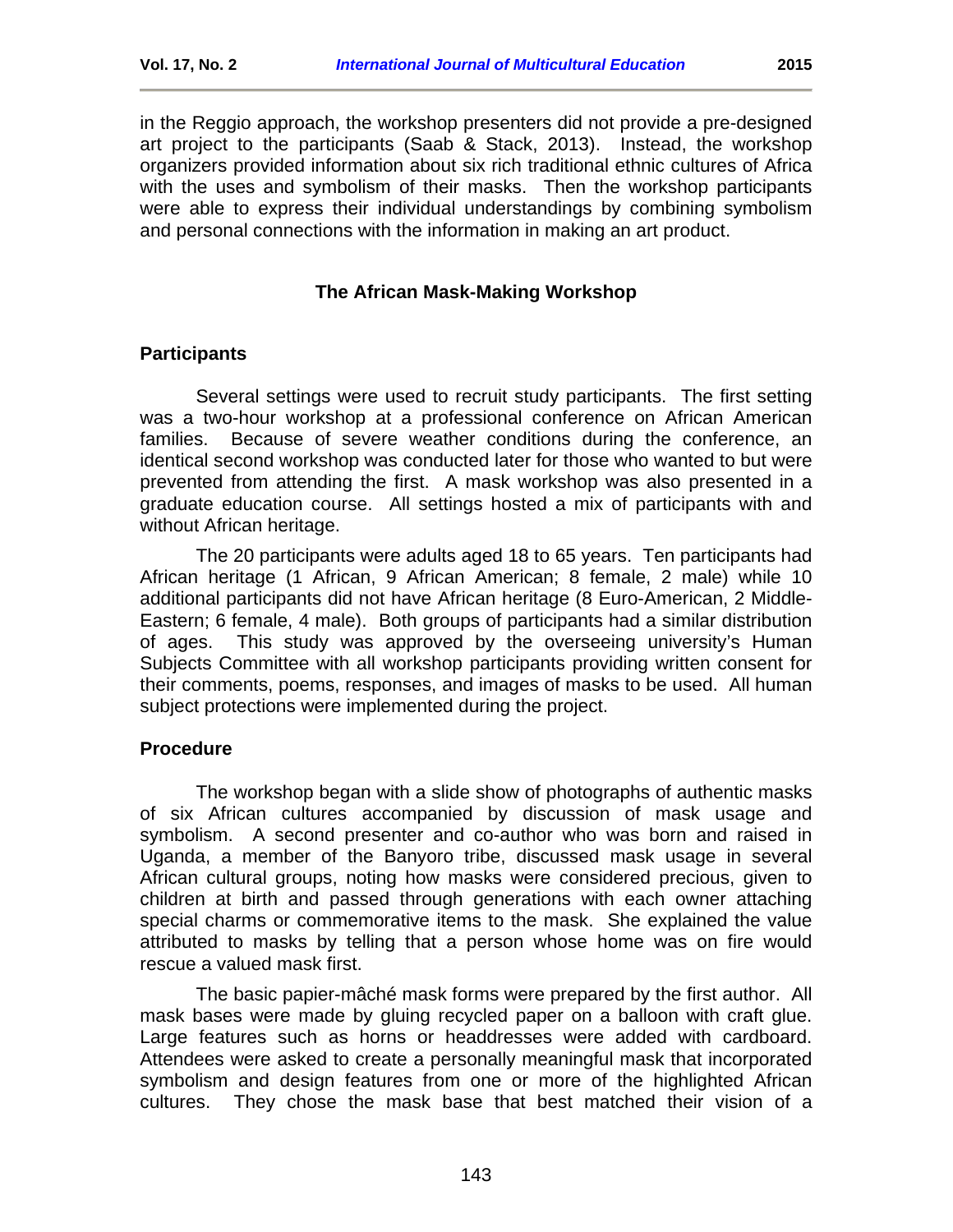completed mask. Participants received instruction on molding features such as noses or eyes and painted the masks with acrylic paints.

Participants were seated in small groups and encouraged to talk to fellow attendees about their design choices and technical issues of producing a mask. The instructors assisted participants as requested. To foster greater intercultural understanding and appreciation for the uniqueness of personal connections made to the masks, during the last part of the workshop, participants shared their mask work with others, noted the symbolism they had employed, and discussed what they had learned from the presentations and activities. Many participants' completed masks were displayed in the university's library, sparking additional discussion between participants and interested students or faculty.

After completing their masks, participants responded to a set of reflection questions that mirrored the main research objectives of the study to produce the study's data set.

- 1. What general insights do you have about this project?
- 2. What adjectives describe your feelings connected to the cultural aspects of this mask?
- 3. What new intercultural understandings do you have as a result of this workshop?
- **4.** What insights do you have concerning your own cultural identity as a result of working on the mask?
- 5. Compose a double Cinquain poem about your mask.

### **Data Analysis for Evaluation of the Workshop**

<span id="page-9-0"></span>Participant responses to the questions were placed on a spreadsheet for sorting. The data consisted of all written responses to the five questions listed in the previous section from the 20 participants. The constant comparison method was used in which similar responses to each of the questions were grouped into categories while simultaneously comparing all the responses to the given question. The categories were repeatedly refined as new responses were read, changing the category labels to define new relationships (Dye, Schatz, Rosenberg, & Coleman, 2000). Category headings shown on the tables fell into two types: (a) representative quotes taken from participant responses with other very similar statements being grouped with this quote; and (b) a general theme with quoted example words that had been classified as fitting the theme. The responses of the two groups, those with and those without African heritage, were compared to determine similarities and differences in reactions to the maskmaking workshop.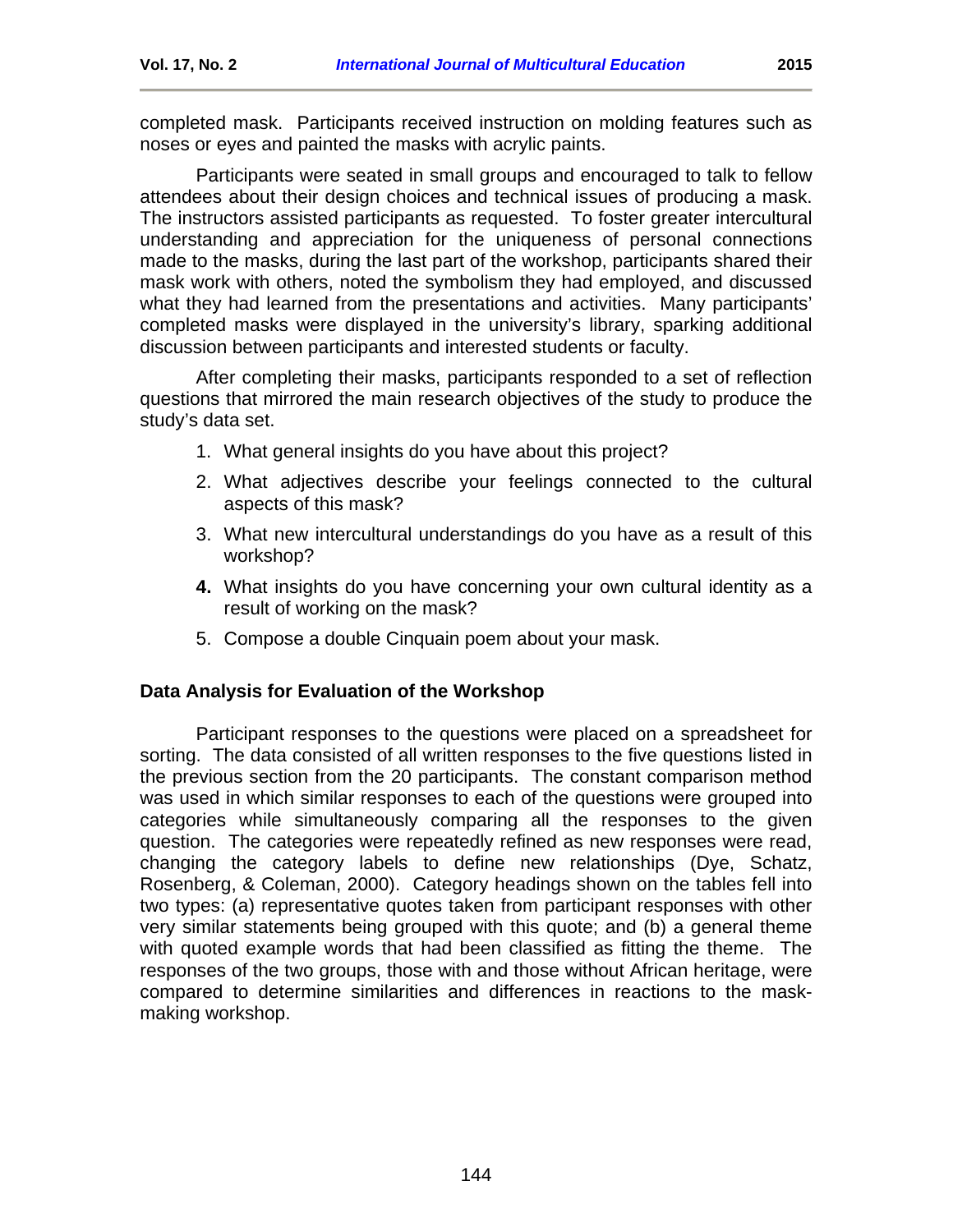# **Workshop Evaluation Results and Discussion**





*Figure 1.* Yoruba-style masks (four at left) & Bembe Shield-style masks (two at right)



*Figure 2.* Maasai-style masks (four at left) & Bamana-style masks (four at right)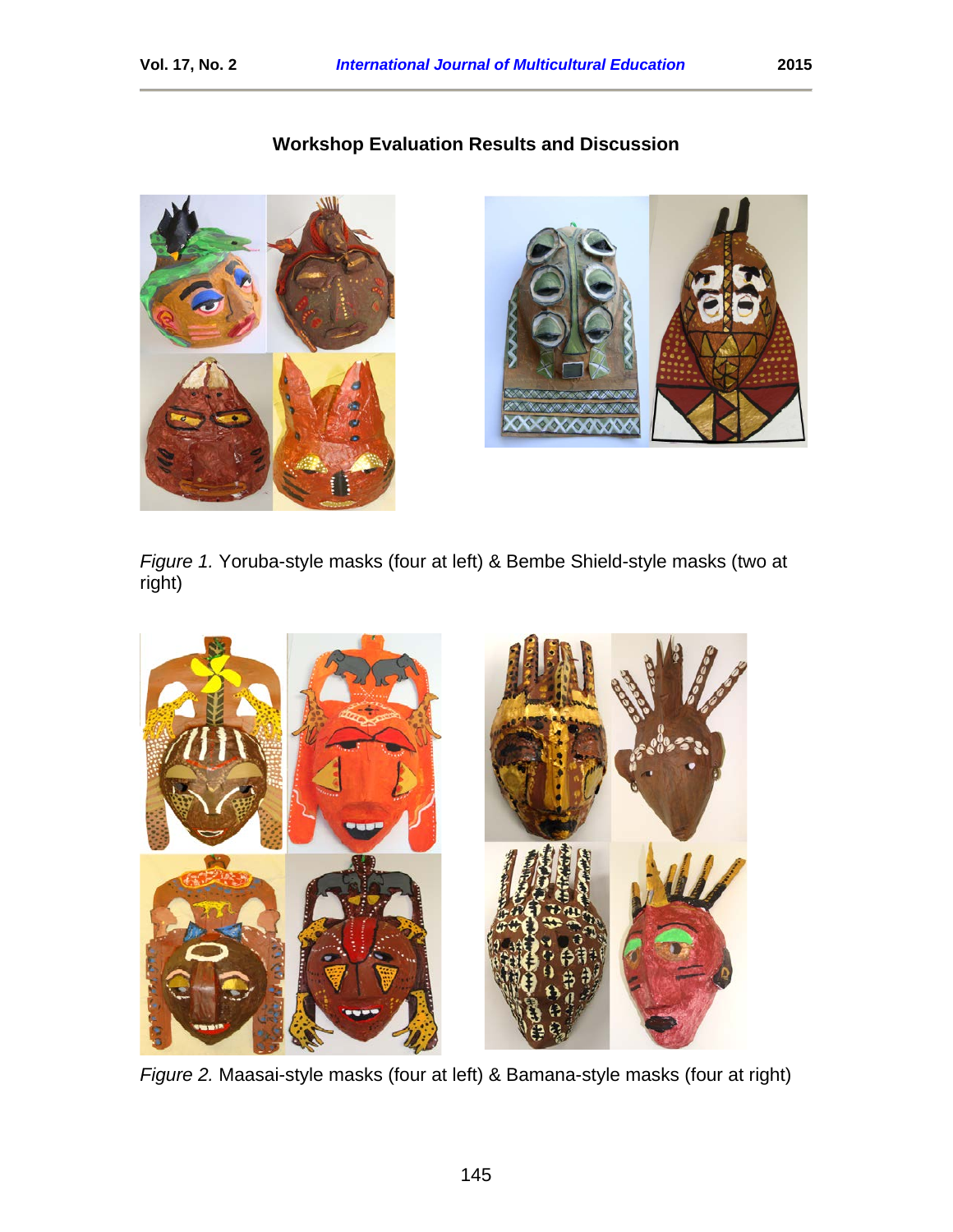In most aspects of this project, both groups of participants reacted similarly, enjoying the mask making, recognizing their creativity, and finding the activities meaningful. Figures 1 through 3 show images of masks made by participants. In general, once mask-making was underway, participants became entirely absorbed in their creative work.



*Figure 3.* Chokwe-style masks (four at left) & Luba-style masks (four at right)

## **Participant Insights after Mask-Making**

Table 2 shows participant insights regarding the project. One participant of African heritage noted:

I appreciated someone acknowledging my culture. I knew about African masks and had seen pictures of them, but had never had the opportunity to make one until this workshop. It made me think about how African art is not privileged in the curriculum.

Participants without African heritage also valued the activity: "It is motivating to think about and try to capture the beauty of a person's life in the mask," and "I think African mask-making would be a fun, educational, and rewarding project to do with kids." These comments from both groups indicate a valuing of learning about African cultures leading to enhancement of cultural competence (Ladson-Billings, 2005). The participants also discussed how the typical school curriculum might be reshaped to include similar mask-making activities with teachers as facilitators rather than direct instructors.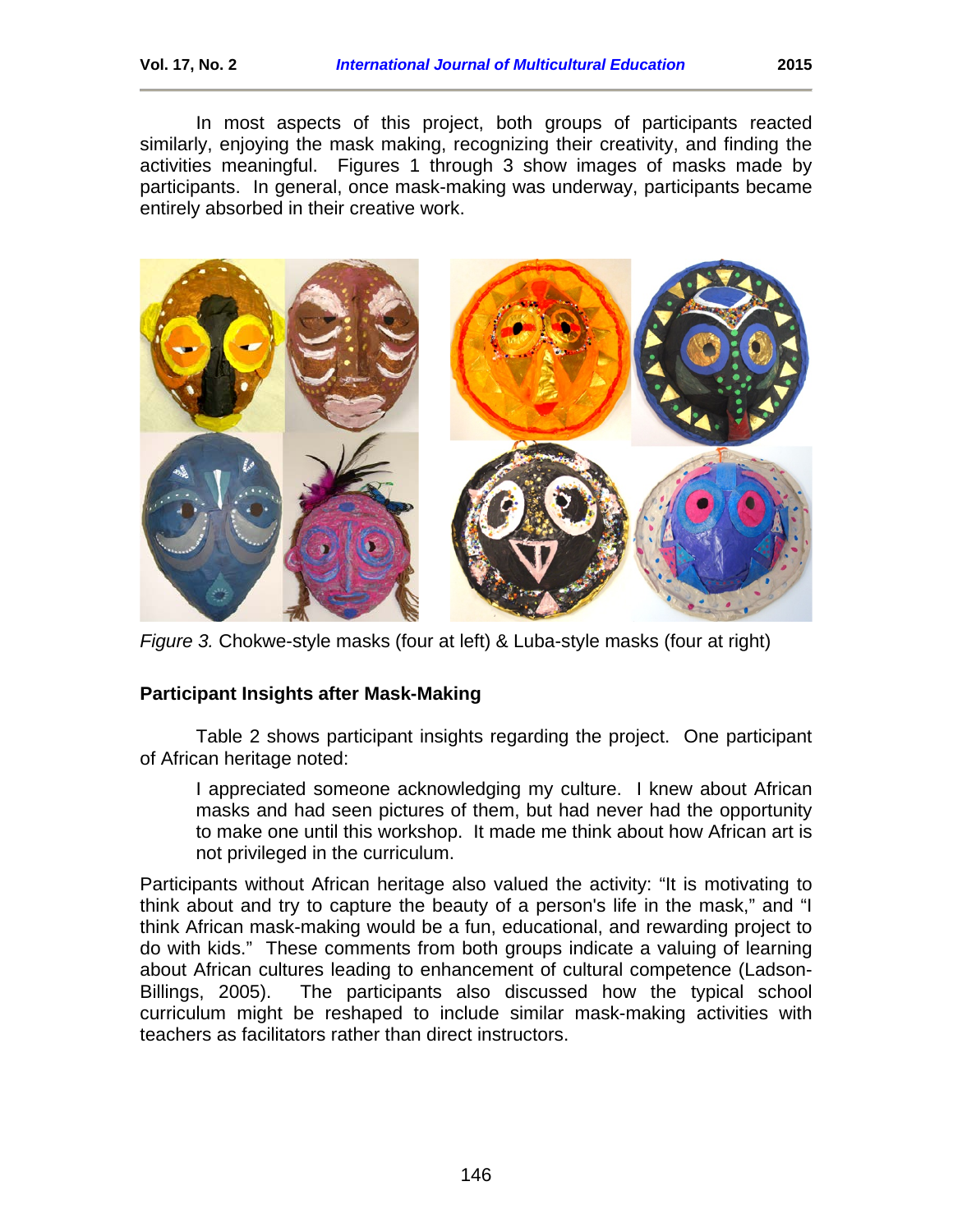# *Insights from Making Masks*

| <b>Insight Category</b>                                                                                          | <b>African</b><br>Heritage | No African<br>Heritage | <b>Combined</b><br><b>Groups</b> |
|------------------------------------------------------------------------------------------------------------------|----------------------------|------------------------|----------------------------------|
| Educational activity that took me out of my<br>comfort zone but gave me more confidence.                         | 3                          | 1                      | 4                                |
| I enjoyed the mask making a lot. This would be<br>an important addition to the curriculum.                       | 3                          | 1                      | 4                                |
| Mask-making allowed me to gain insights; the<br>longer I worked, the more insights I had.                        | 1                          | 3                      | 4                                |
| I think it would be a fun, educational, and<br>rewarding project to do with kids.                                | 1                          | $\overline{2}$         | 3                                |
| Masks can capture the beauty of a person's life,<br>family, and ceremonial aspects.                              | 1                          | 2                      | 3                                |
| This project combined problem solving with<br>religion, spirituality, the arts, history, and<br>affective realm. | 0                          | 3                      | 3                                |
| Because of painting this mask, I like painting<br>and feel more love for art now.                                | $\overline{2}$             | 0                      | $\overline{2}$                   |
| I wish I had had more time to plan my mask and<br>consider all the symbolism.                                    | $\overline{2}$             | 0                      | $\overline{2}$                   |
| I would love to create a mask that represented<br>my heritage.                                                   | 0                          | 2                      | 2                                |
| I could see connections between all the African<br>masks.                                                        | 1                          | 0                      | 1                                |
| It definitely makes me want to learn more about<br>African culture.                                              | 1                          | 0                      | 1                                |

## **Participants' Descriptions of their Mask–Making Process**

The adjectives and gerunds (i.e., –ing words) participants used to describe the mask-making work could be grouped into several categories by the constant comparative method. The two most frequently occurring descriptions referred to the creative work (*imagining, innovating, birthing*, and *creating*) and to actions used in mask-making such as painting, pinching, and working. Words referring to reflection and planning formed a third category of frequently mentioned words. Other categories of words frequently reported were words indicating transformation through artistic experiences, such as healing, growing, or transforming and words that were grouped into the category of mask inspirations (*feeling, inspiring, and loving the culture*).

Some differences emerged in participants' reflective responses about descriptive words they might use to describe their mask-making work. First, participants without African heritage expressed many words that indicated appreciation of the richness of African culture (*accepting, amazed, thanking,*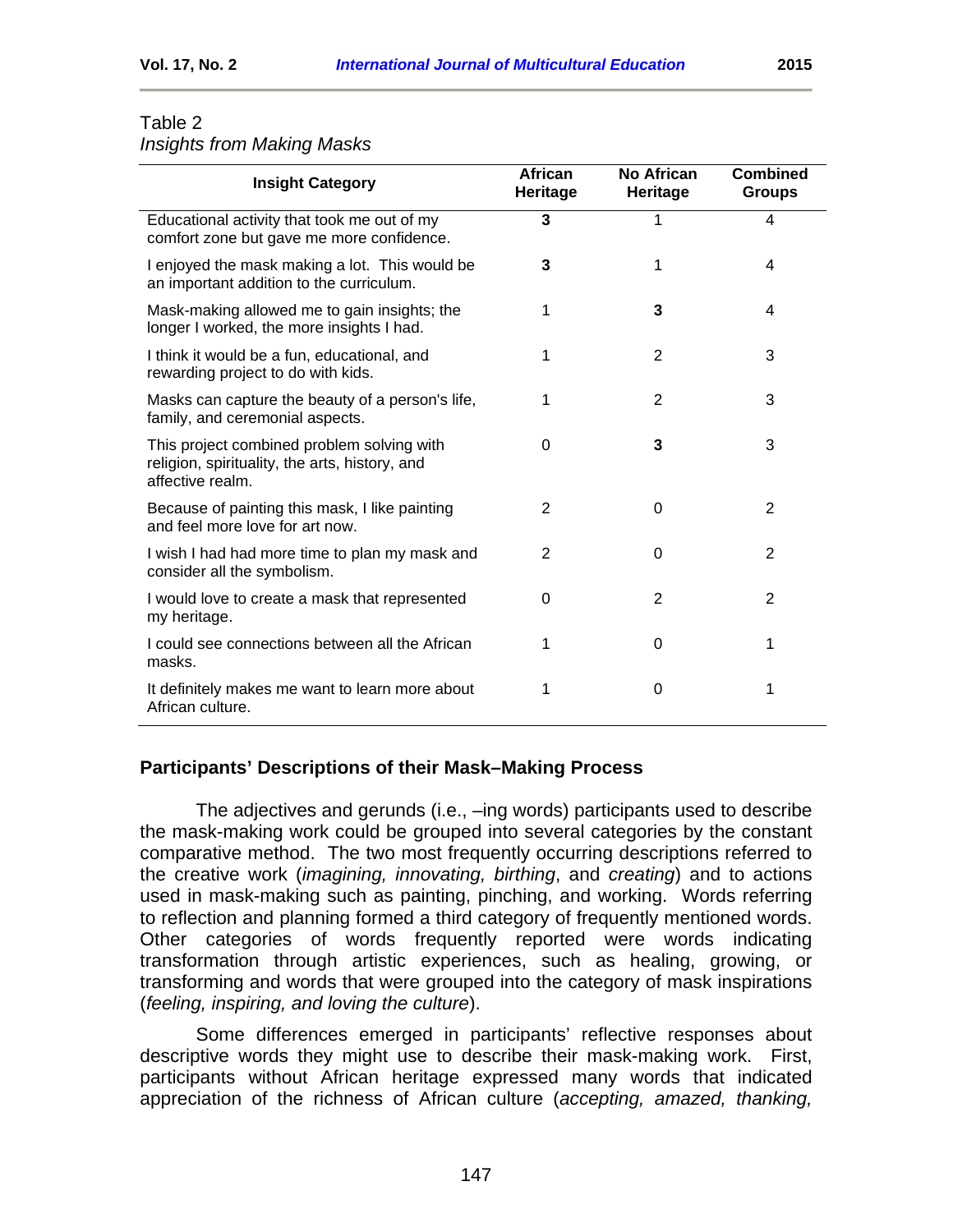*listening, receptive, caring*), while those with African heritage did not respond with words that fit within this category. Perhaps many participants without African heritage were not familiar with African masks; this experience supported their appreciation of African culture. Participants with African heritage may have identified with Africans, not feeling a need to express self-appreciation. Second, more participants without African heritage noted having a measure of "transformation through Art" in their responses to making masks, suggesting both their appreciation for this learning opportunity and recognizing personal growth through producing African art. They also noted more reflection and planning than the participants with African heritage. These reflective processes may be related to emerging intercultural competence in which the participants engaged in perspective-taking and processing of emotions related to the unfamiliar cultural experience. These participants without African heritage also evidenced some negative emotions such as "scary," "unknown," and "tricky." Some of these feelings may be related to the challenge of making an effective, well-proportioned and aesthetically-pleasing mask. Participants without African heritage remarked on their assessment of personal progress during mask-making (correcting, evaluating, assessing, scrutinizing). This finding may demonstrate a cultural response to the mask-making experience. In African American culture, emphasis is not placed on perfection; rather, value is placed on innovative approaches in which one uses ideas or materials uniquely (personal communication from several African American participants). This focus on self-definition rather than acceptance of others' standards or renderings of one's role may be related to the Black feminist movement that challenged White patriarchal definitions of femininity and racial stereotyping (Collins, 1986; hooks, 1999). The maskmaking process elicited culturally relevant responses that could potentially benefit educators who work with children with African heritage. Instead of viewing creative responses or alternative approaches from children with African heritage from a deficit perspective in a school context that often values one "correct" response, educators can demonstrate cultural competency in being open to a variety of methods of solving a problem. Children who come from homes in which creativity, uniqueness, and freedom are valued often have difficulty transitioning to a school environment in which there is one right answer and everyone is expected to do a task the same way. Integration of the arts with associated appreciation of creativity and original approaches may allow multiple cultural styles to be valued in the classroom. Research has shown that more creative ideas are generated when individualism, rather than collectivism, is valued (Goncalo & Staw, 2006).

### **New Intercultural Understandings**

Participant responses to "New Intercultural Understandings" suggested additional culturally relevant findings for both groups, as shown in Table 3. Those participants with African heritage noted respect for women as matriarchal figures in society with comments like "women hold a society together." In African-American households, women are visible family and community leaders.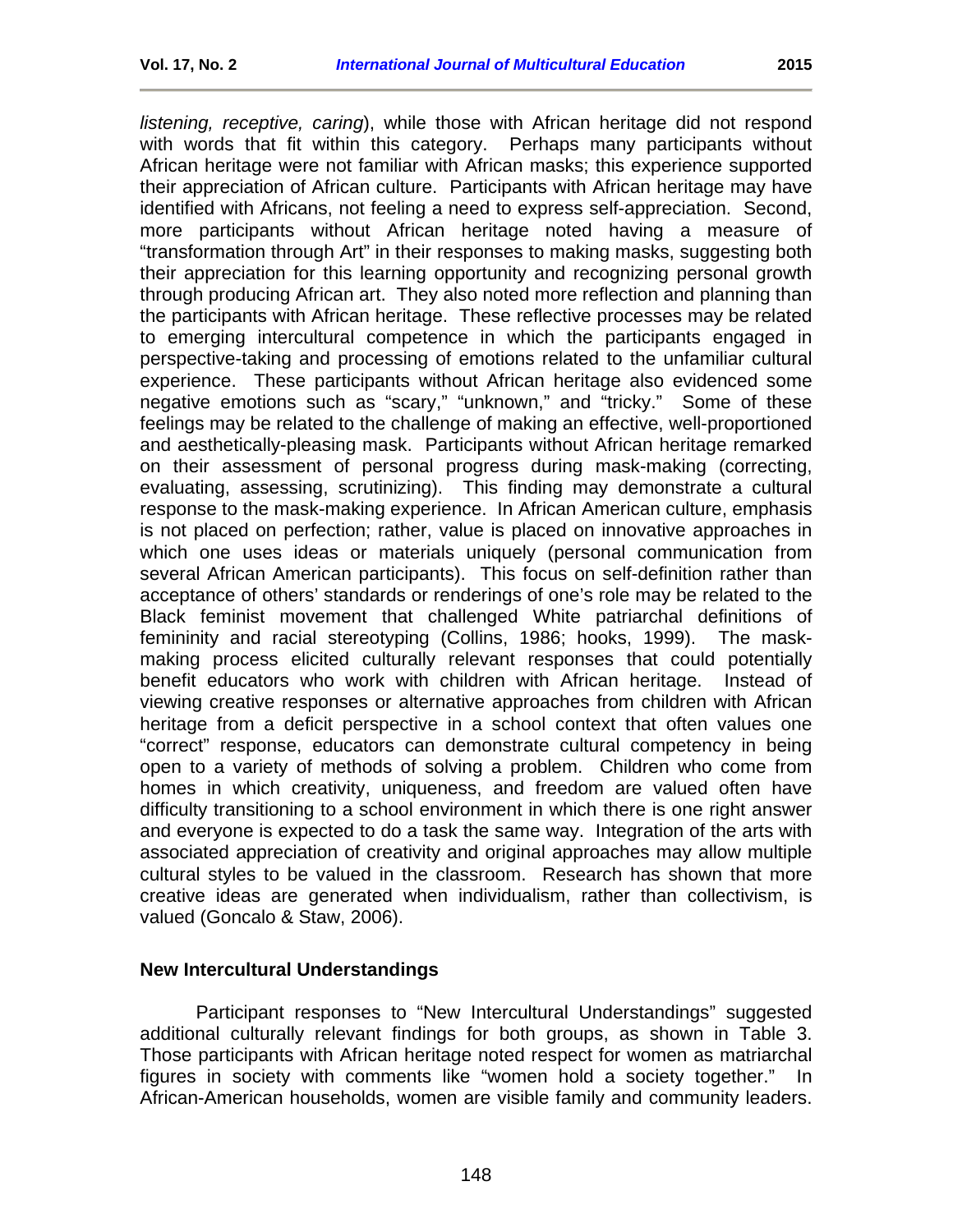In many African societies, such as the Yoruba, mothers are revered for their role in the preservation of society (Makinde, 2004). Becoming more aware of cultural differences in household structures of African Americans and their relation to cultural heritage may assist teachers in interacting with African American families in a more culturally sensitive way.

Several participants recognized cultural universals of communication through symbols (line 2 of Table 3), the human need for love, and family structures such as marriage (line 4 of Table 3). These observations indicated growth in the emotional skills of understanding the origins of other people's feelings, a component of intercultural competence (Stier, 2006).

#### Table 3

| <b>New Intercultural Understanding</b>                                                                              | African<br>Heritage | No<br>African<br>Heritage | <b>Combined</b><br><b>Groups</b> |
|---------------------------------------------------------------------------------------------------------------------|---------------------|---------------------------|----------------------------------|
| Mask symbolism was unique for different groups, even those that<br>lived nearby                                     | 3                   | 4                         | $\overline{7}$                   |
| We are all connected in some way; many symbols are universal.                                                       | 2                   | 4                         | 6                                |
| Women hold a society together; valuing of women and their<br>fertility                                              | 4                   | 0                         | 4                                |
| Masks symbolize important life aspects: beauty, love, marriage;<br>items can be added to masks to show progression. | 3                   | 1                         | 4                                |
| The significance of masks - how cultures project their identity<br>through them                                     |                     | 2                         | 3                                |
| The importance of using arts to preserve cultural history                                                           | 0                   | 2                         | $\mathcal{P}$                    |
| Communication with ancestors, family history, were important to<br>African peoples                                  | 1                   | 1                         | $\mathcal{P}$                    |
| I better understand African cultures                                                                                | 1                   | 1                         | 2                                |
| Africans were connected to the Earth                                                                                | 1                   | 0                         | 1                                |

*New Intercultural Understandings Expressed by Participants*

### **Reflections of Cultural Identity**

Differences existed in the category of "Participants' Insights Related to Cultural Identity," as shown in Table 4. Participants without African heritage expressed a desire to delve into their own cultural heritage, sharing that making an African mask prompted them to question and become more curious about this. Adults working with students of diverse cultures need to first recognize and understand their own heritage and worldview before they are able to comprehend the cultural perspectives of students (McAllister & Irvine, 2000). Moreover, some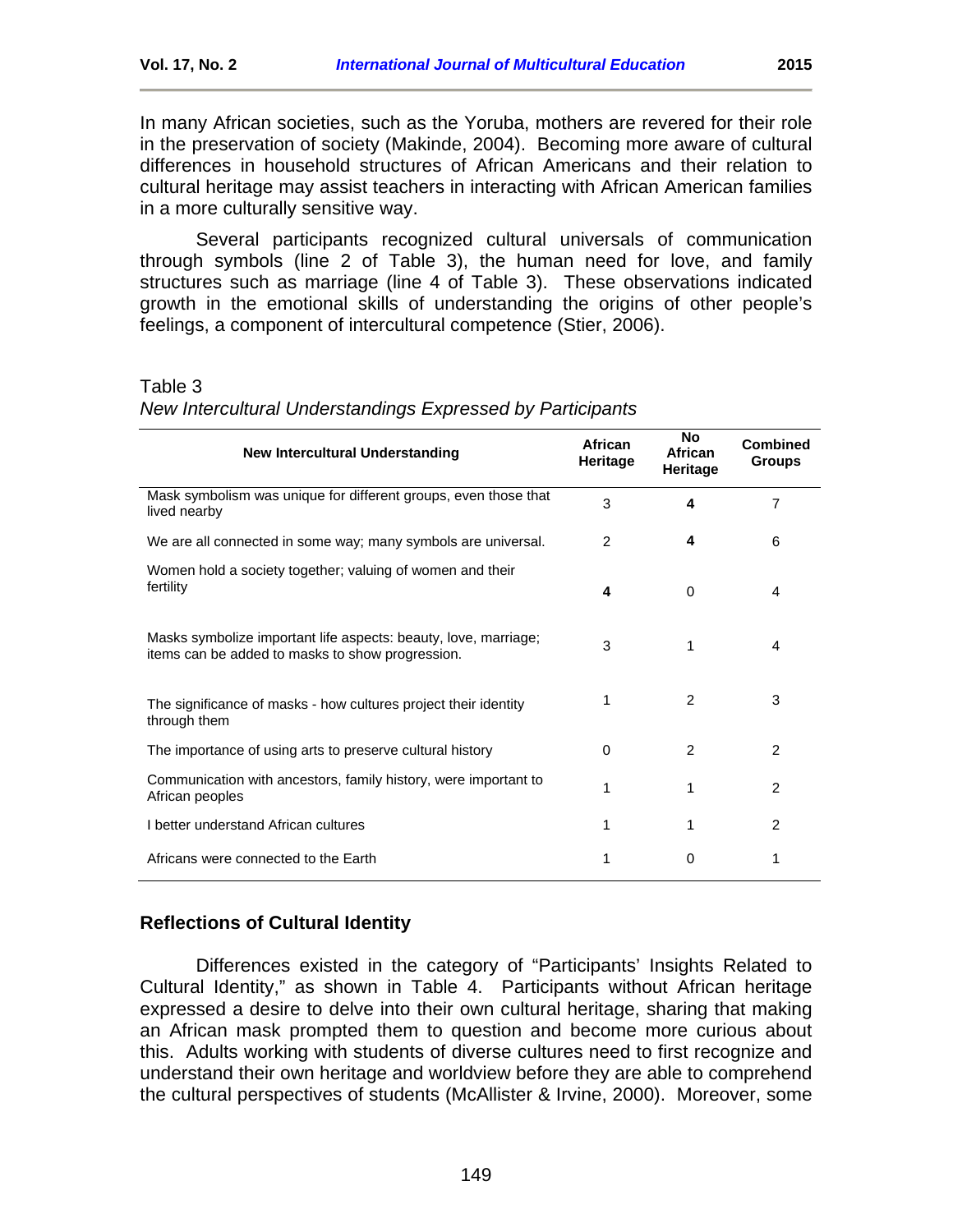participants without African heritage began to make connections between African culture and their own heritage with a few noting increased empathy towards Africans. This increased caring for those of another culture supports intercultural understanding and world citizenship.

|                                                                                                                               | African  | No African | <b>Combined</b> |
|-------------------------------------------------------------------------------------------------------------------------------|----------|------------|-----------------|
| <b>Insights Related to Cultural Identity</b>                                                                                  | Heritage | Heritage   | <b>Groups</b>   |
| This activity caused me to question my own heritage, cultural<br>identity and become more curious                             | 0        | 8          | 8               |
| I chose colors and symbols that relate to me personally                                                                       | 5        | 2          | 7               |
| Being proud of who I am                                                                                                       | 3        | 1          | 4               |
| Enjoyed learning more of the history and meaning behind<br>African masks                                                      | 4        | 0          | 4               |
| I made connections between African culture and my own<br>cultural heritage.                                                   | 0        | 4          | 4               |
| Noticing the beauty of the different cultures and how it is<br>expressed in masks and the brown earth tone colors of<br>masks | 3        | 0          | 3               |
| We need to be more caring and sensitive to the more difficult<br>lives of some Africans and other people.                     | 0        | 2          | 2               |

| Table 4                                             |  |
|-----------------------------------------------------|--|
| Participants' Insights Related to Cultural Identity |  |

### **Themes from Wording in Participant Poems**

Analysis of the words used throughout participants' double-cinquain poems, presented in Table 5, demonstrated a general similarity of word choice with participants using words that described themes such as power, love, spirit, adventure, beauty, and pain related to their mask. However, a sizable difference emerged in participant's use of words regarding "spirit," the most frequently used vocabulary category. Participants without African descent used more spiritualthemed words when writing about their masks. These participants may have focused on spiritual aspects of their mask's symbolism for various reasons. They may have recognized the spiritual meaning of the African masks and expressed it. Alternatively, they may have decided to personalize their masks with meaningful spiritual symbols of their own choosing because they did not identify with African symbolism. Perhaps with increasing opportunities to explore and participate in African artistic traditions, participants without African heritage may better understand and find points of identification with African cultures. Considering that many participants without African heritage expressed the desire to delve into their own cultural heritages, this workshop may have been a starting point in becoming more aware of the cultural differences and identities of self and others. This knowledge of both the "other" culture and one's own culture is part of intercultural content competency (Stier, 2006). Such sensitization will assist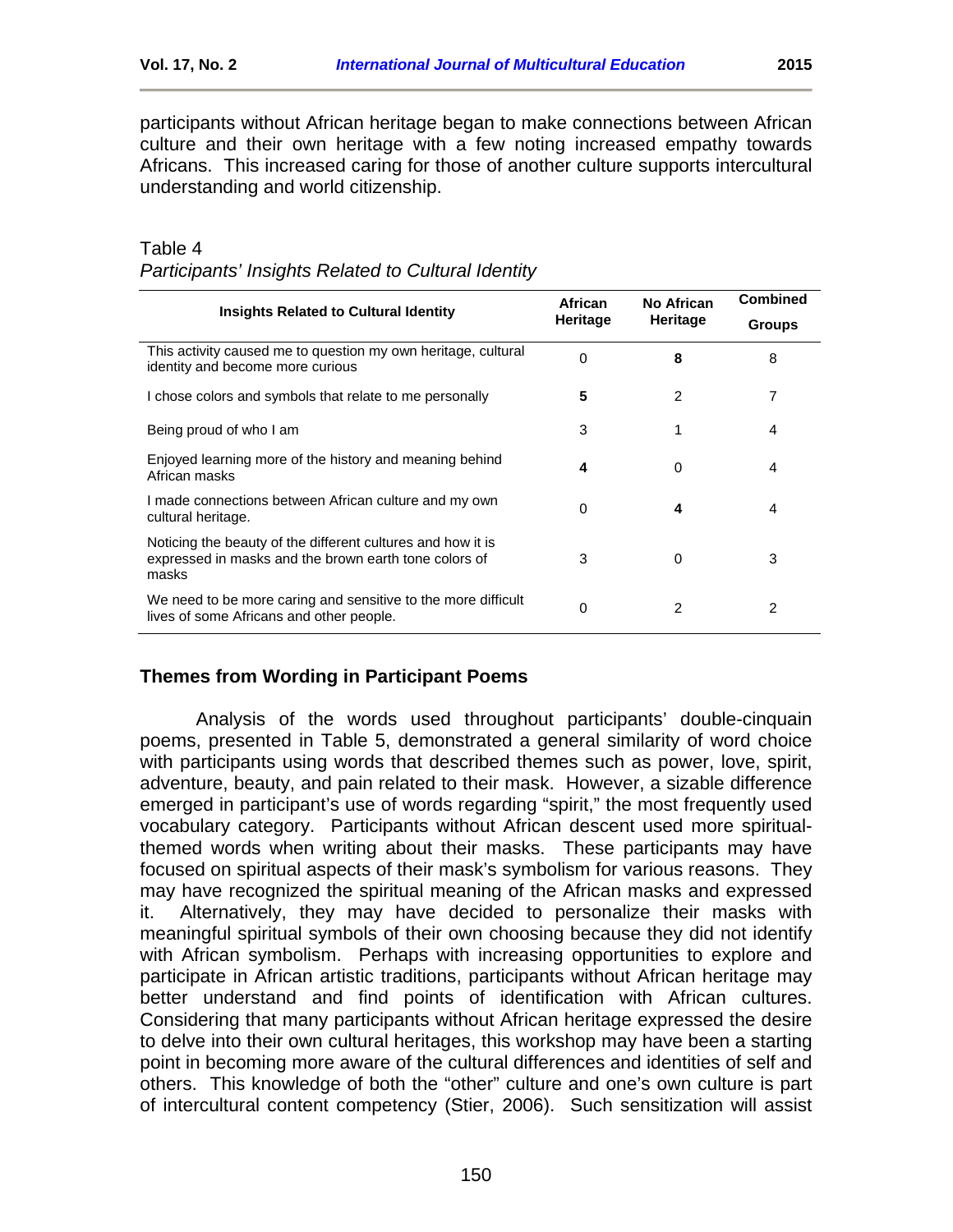those who work with youth in becoming more effective, culturally competent leaders, as one must recognize one's own cultural identity before being able to appreciate the rich cultural identities of others.

| <b>Theme</b>  | <b>Representative Words</b>                                          | African<br>Heritage | <b>No African</b><br>Heritage | <b>Combined</b><br><b>Groups</b> |
|---------------|----------------------------------------------------------------------|---------------------|-------------------------------|----------------------------------|
| Spirit        | blessings, enlightening, healing,                                    | 8                   | 44                            | 52                               |
|               | philosophical, spiritual                                             |                     |                               |                                  |
| Love          | caring, compassion, harmony, heartfelt,<br>loving                    | 21                  | 20                            | 41                               |
| Power         | empowered, gender-equality, heroic,<br>leader, powerful              | 16                  | 19                            | 35                               |
| Adventure     | adventuring, exciting, intriguing,<br>outstanding, uninhibited, wild | 20                  | 12                            | 32                               |
| People        | adult, African, ancestors, family, people                            | 18                  | 11                            | 29                               |
| Pain          | fear, holocaust, lethal, pain, sorrow,<br>traumatic                  | 17                  | 11                            | 28                               |
| <b>Beauty</b> | attractive, beautiful, elegant, graceful,<br>shining                 | 13                  | 12                            | 25                               |
| Joy           | celebrating, dancing, happy, joyful,<br>jumping                      | 8                   | 13                            | 21                               |
| Communication | emotional commentary, explaining,<br>expressing, sharing, teaching   | 4                   | 9                             | 13                               |
| Creativity    | birthing, creating, dreaming,<br>metamorphosis, transformation       | 6                   | 6                             | 12                               |
| Nature        | animals, environment, garden, grazing,<br>natural                    | 4                   | 8                             | 12                               |

| Table 5                                              |
|------------------------------------------------------|
| Vocabulary Categories Used in Double Cinquain Poetry |

An example double-cinquain poem written by a participant without African heritage follows. Notice the words referring to the "spirit" category, such as "spiritual," and the words related to "joy" such as "joyful," "celebrating," and "dancing." Participants without African heritage tended to focus their poems on similarities in mood and values to which they could relate.

Maasai;

Joyful, proud;

Celebrating, educating, dancing;

Respect the world around;

Nature.

Protection;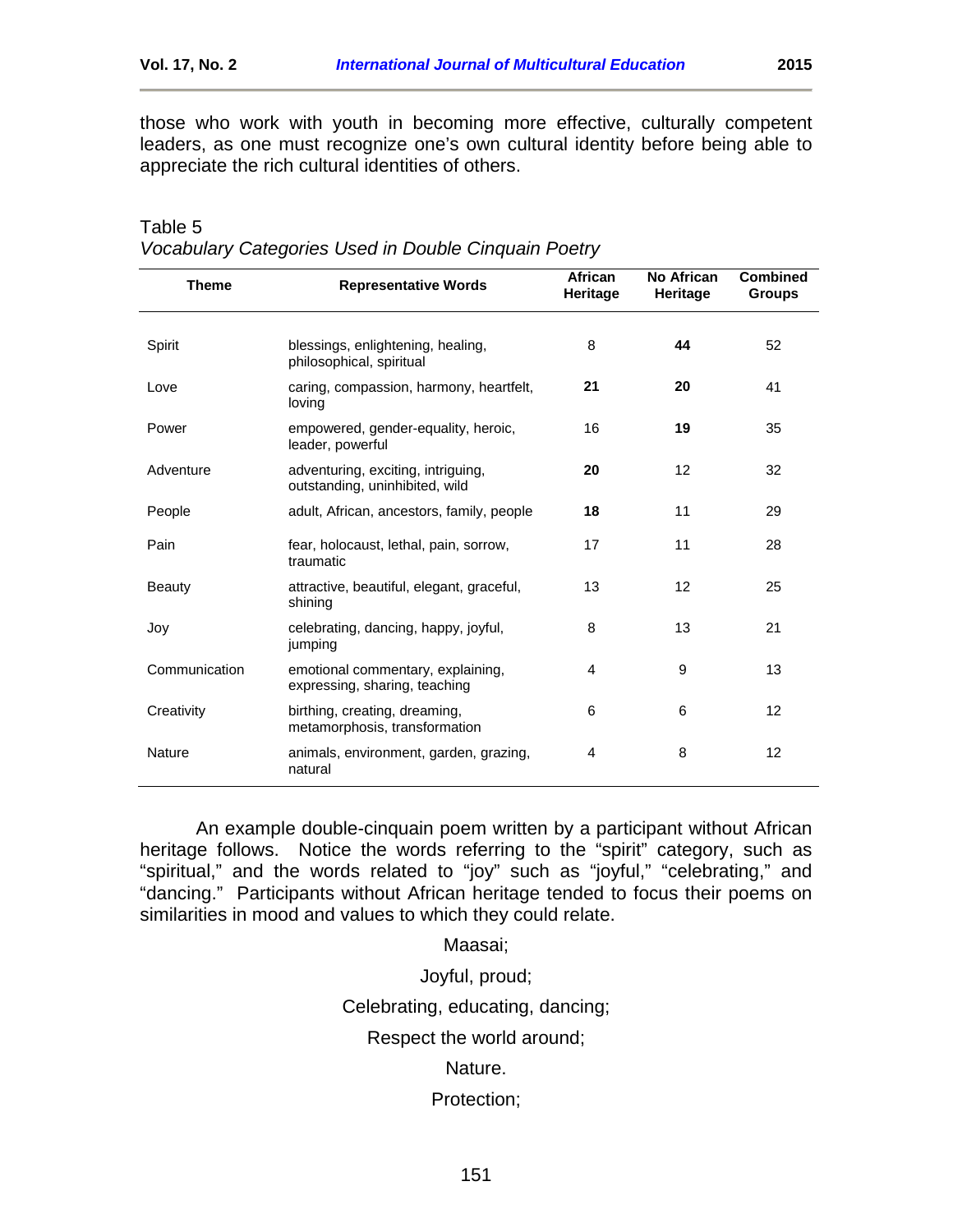Remarkable, startled;

Seeking, learning, hoping;

Passing on the truth;

Respect.

The second poem shown here, written by a person with African heritage, uses several terms related to "people" such as "Luba," Woman," and "Ancestors," showing the person's connection to the African people. It also contains words related to the "adventure" category of Table 5 such as "dramatizing," "intriguing," and "exciting," indicating a strong involvement with the content, especially indicated by the use of "familiar" and "alive."

Luba;

Mysterious, proud;

Dramatizing, intriguing, unwavering;

Empowering dignity, honoring beauty;

Woman.

Beauty;

Familiar, alive;

Exciting, comforting, puzzling;

Reverencing strength, pride, elegance;

Ancestors.

#### **Conclusion**

<span id="page-17-0"></span>Because of changing demographics in school populations nationwide, arts-based experiences for students and teachers are needed to promote valuing diverse cultural contributions. In the current investigation, participants not only learned cultural content, such as mask use and symbolism, but began or continued to develop an appreciation for the ethnic heritage of African groups and themselves. We found that members of both groups reported insights, connections, and new understandings from the workshop, making it appropriate for professionals with and without African heritage. Arts experiences that support deeper understandings of culture, allowing participants to learn the background and reasoning behind conventions, may eventually result in greater intercultural acceptance. Rather than merely providing step-by-step directions in how to reproduce a given cultural artifact, teachers may delve into the origins of the work, consider how those using the original felt and provide evidence of what the work represents on various levels. Then, students may create their own interpretations of the work, as our mask participants did. Making a mask meaningful to the self allowed each participant to recognize the significance of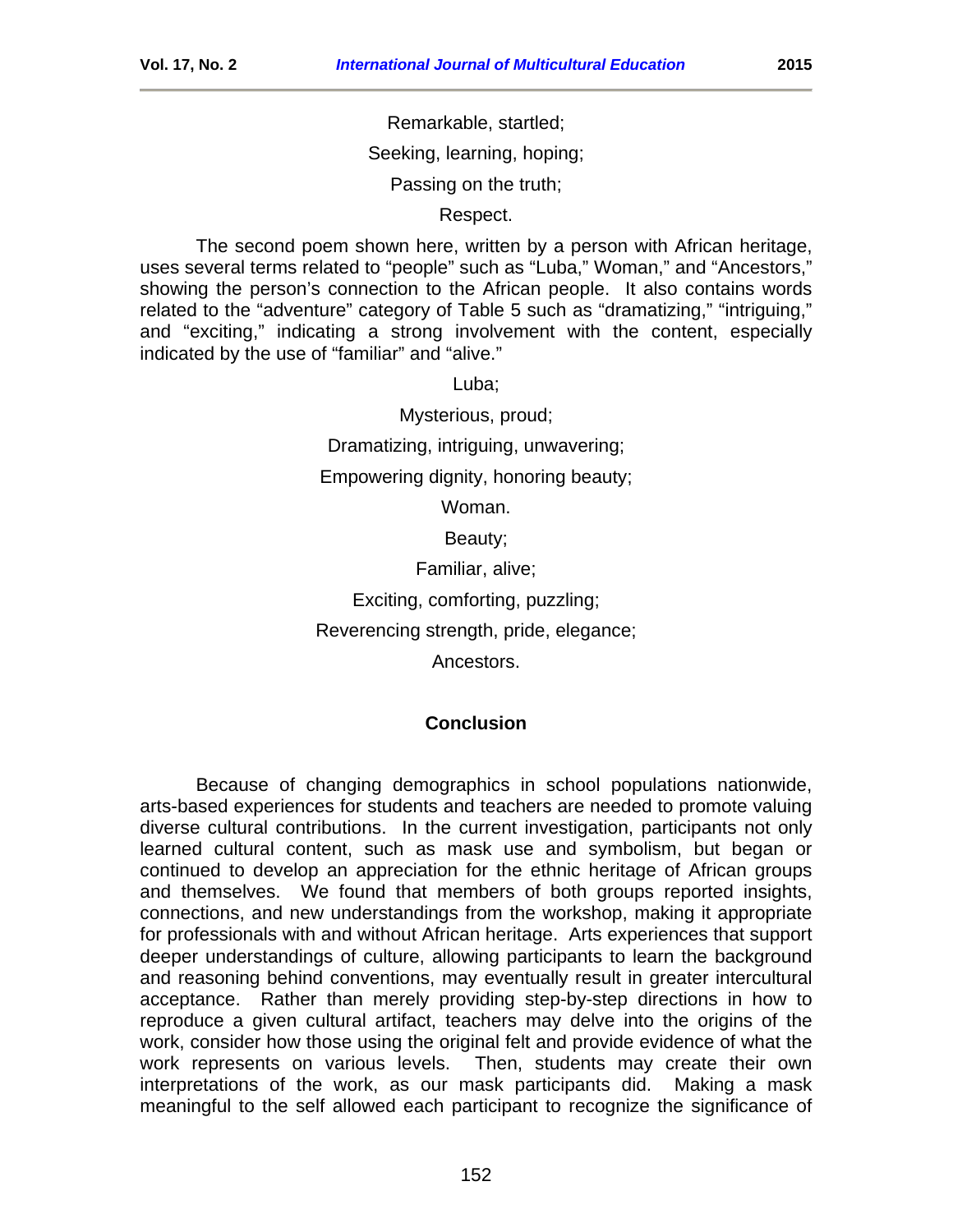the work for others. Perspective-taking and role-playing through this maskmaking workshop strengthened participants' intercultural competency (Stier, 2006).

Projects that emphasize heritage build self-esteem and pride, while contributing to positive relationships in the classroom as peers discuss and recognize strong points of their work. Teachers should take time for students to value, ask questions, form cultural understandings, and make connections between other cultures and one's own. Planning for such activities must be intentional, with room being made in the crowded curriculum for this important work. Professional development workshops such as the one described here are needed as part of a network of experiences to prepare teachers to be culturally competent.

#### **References**

- <span id="page-18-0"></span>Allport, G. (1979). *The nature of prejudice* (25th ed.). New York, NY: Basic Books.
- Aluko, Y. A. (2015). Patriarchy and property rights among Yoruba women in Nigeria. *Feminist Economics*, (ahead-of-print), 1-26. DOI:10.1080/13545701.2015.1015591
- Bassani, E. (2005). *Arts of Africa: 7000 years of African art.* Monaco: Grimaldi Forum.
- Babatunde, E. D., & Setiloane, K. (2014). Changing patterns of Yoruba parenting in Nigeria. In H. Selin, *Parenting across cultures* (pp. 241-252). New York, NY: Springer.
- Boyd-Franklin, N. (2013). *Black families in therapy: Understanding the African*  American experience (2<sup>nd</sup> ed.). New York, NY: Guilford Publications.
- Brooklyn Museum. (2007). Collections: Arts of Africa: Gelede mask. Retrieved from [http://www.brooklynmuseum.org/opencollection/objects/3014/](http://www.brooklynmuseum.org/opencollection/objects/3014/Gelede_Mask) [Gelede\\_Mask](http://www.brooklynmuseum.org/opencollection/objects/3014/Gelede_Mask)
- Brophy, J., & Alleman, J. (2006). *Children's thinking about cultural universals*. Mahwah, NJ: Lawrence Erlbaum.
- Bucheli M., R. J., Goldberg, M. R., & Phillips, A. (1991). Symposium: Arts as education. *Harvard Educational Review*, *61*(3), 25–26.
- Casimir, K. A., Nwakego, O. S., & Umezinwa, E. (2015). Masking traditions and their behavioral functions in accounting for stability and order: A critical exposition of select study of West, East and Central African masks. *Open Journal of Political Science*, *5*(2), 115-127.
- Colleyn, J., & Farrell, L. (2001). Bamana: the art of existence in Mali. *African Arts*, *34*(4), 16-94.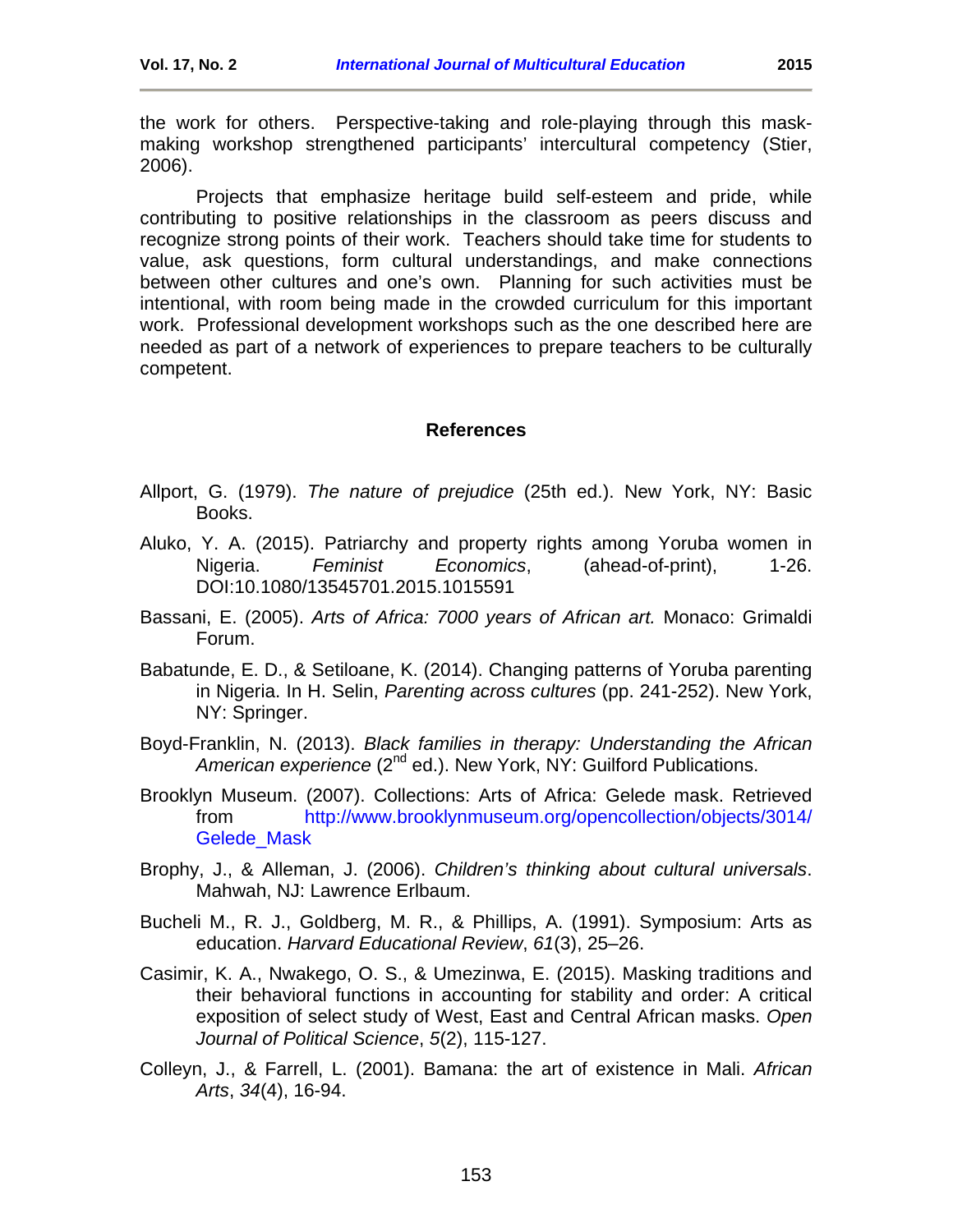- Collins, P. H. (1986). Learning from the outsider within: The sociological significance of Black feminist thought. *Social Problems, 33*(6), S14-S32.
- Collins, E., & Chandler, S. (1993). Beyond arts as product: Using an artistic perspective to understand classroom life. *Theory into Practice, 32*(4), 199- 203.
- Council of Chief State School Officers (2013). *Interstate Teacher Assessment and Support Consortium (InTASC): Model core teaching standards and learning progressions for teachers 1.0.* Washington, DC: Author.
- Dye, J. F., Schatz, I. M., Rosenberg, B. A., & Coleman, S. T. (2000). Constant comparison method: A kaleidoscope of data. *The Qualitative Report, 4*(1- 2). Retrieved from<http://www.nova.edu/ssss/QR/QR4-1/dye.html>
- Faini Saab, J., & Stack, S. F. (2013). John Dewey and Reggio Emilia: Using the arts to build a learning community. *Learning across the early childhood curriculum. Advances in Early Education and Day Care*, *17*, 115-133.
- Finley, C. (1999). The art of African masks: Exploring cultural traditions. Minneapolis, MN: Lerner Publications Company.
- Galbusera, A., & Levinson, J. (2012). Defining art. *Methode-Analytic Perspectives*, *1*(1), 80-86.
- Graziano, K. J. (2011). Working with English language learners: Preservice teachers and photovoice. *International Journal of Multicultural Education*, *13*(1). 1-19. Retrieved from [http://ijme-journal.org/index.php/ijme/article/](http://ijme-journal.org/index.php/ijme/article/view/354) [view/354](http://ijme-journal.org/index.php/ijme/article/view/354)
- Gay, G., Dingus, J. E., & Jackson, C. W. (2003, July). *The presence and performance of teachers of color in the profession*. Unpublished report prepared for the National Collaborative on Diversity in the Teaching Force, Washington, D.C.
- Gay, G. (2005). Politics of multicultural teacher education. *Journal of Teaching Education*, *56*(10), 221-228.
- Gay, G. (2010). *Culturally responsive teaching: Theory, research, and practice* (2nd ed.). New York, NY: Teachers College Press.
- Gay, G. (2015). Teaching to and through cultural diversity. *Curriculum Inquiry*, *43*(1), 48-70.
- Goncalo, J. A., & Staw, B. M. (2006). Individualism-collectivism and group creativity. *Organizational Behavior and Human Decision Processes, 100*(1), 96-109.
- Graham, M. (2009). The power of art in multicultural education: The international stories project. *Multicultural Perspectives, 11*(3), 155-161.
- Gudykunst, W., & Kim, Y. (2003) *Communicating with strangers: An approach to intercultural communication* (4th ed.) New York, NY: McGraw-Hill.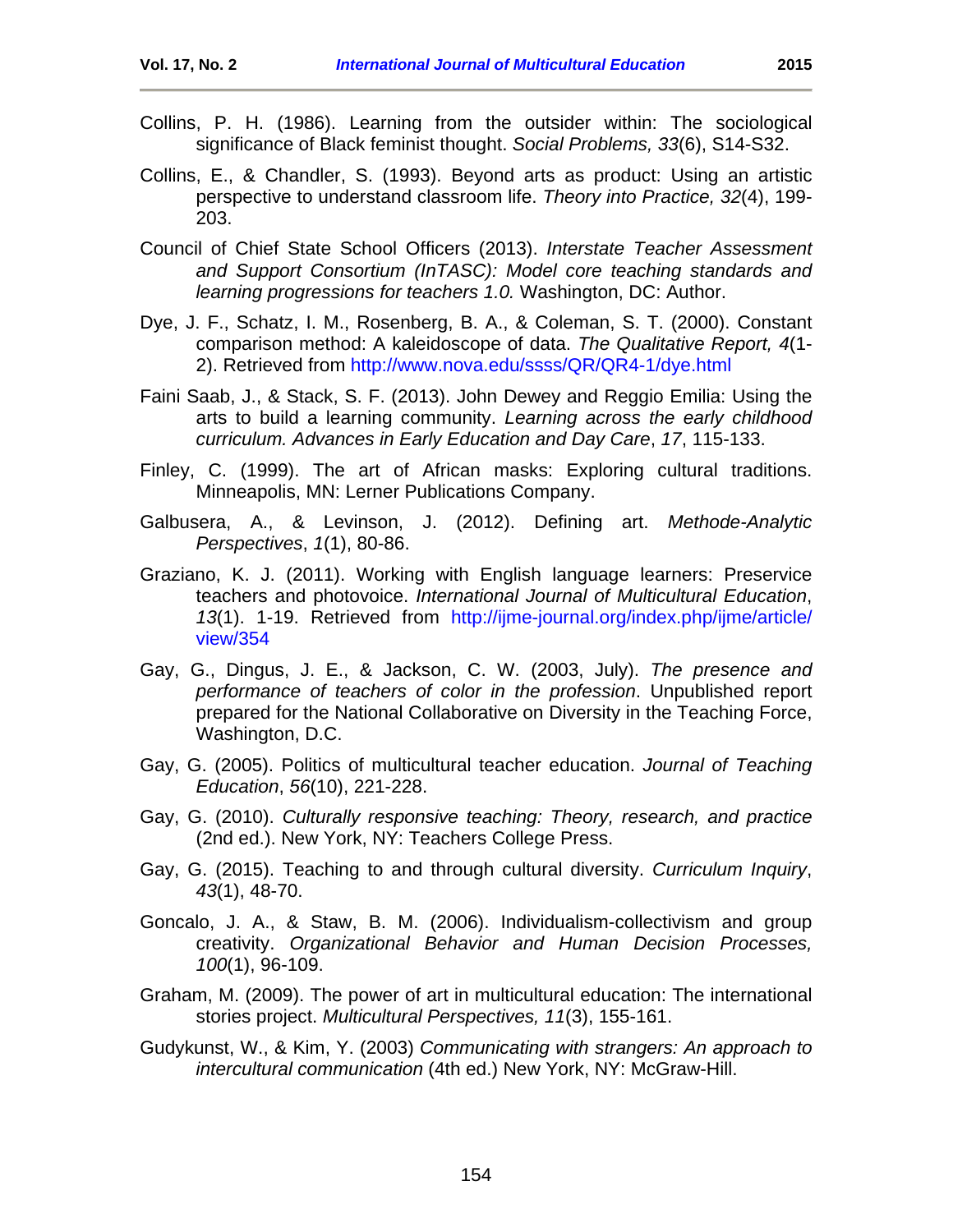- Gullatt, D. E. (2008). Enhancing student learning through arts integration: Implications for the profession. *The High School Journal, 91*(4), 12-25.
- Hahner, I., Kecskesi, M., & Vajda, L. (2007). *African masks: The Barbier-Mueller collection*. New York, NY: Prestel.
- Hamill Gallery of Tribal Art. (2010). *Bembe masks*. Retrieved from <http://www.hamillgallery.com/BEMBE/BembeMasks/BembeMasks.html>
- Herskovits, M. J. (2004). *The human factor in changing Africa*. Oxon, UK: Routledge.
- Hommel, W. (2011). The University of Central Oklahoma. Interactive Tour of the African Exhibit, Second Floor of the Chambers Library. Yoruba Gelede mask. Retrieved from [http://library.uco.edu/archives/artworks/](http://library.uco.edu/archives/artworks/African2ndfloor/AfricanSecondFloorInteractive75.html) [African2ndfloor/AfricanSecondFloorInteractive75.html](http://library.uco.edu/archives/artworks/African2ndfloor/AfricanSecondFloorInteractive75.html)
- hooks, B. (1999). *Ain't I a woman: Black women in feminism.* Cambridge, MA: South End Press.
- Howard, G. R. (2007). As diversity grows, so must we. *Educational Leadership*, *64*(6), 16-22.
- Jackson, III, B. W. (2012). Black identity development. In C. L. Wijeyesinghe & B. W. Jackson, III*. New perspectives on racial identity development: Integrating emerging frameworks* (2<sup>nd</sup> ed., pp. 33-50), New York, NY: New York University Press.
- Jamison, D. J. (1999). Masks without meaning: Notes on the processes of production, consumption, and exchange in the context of first world-third world tourism. *Journal of Macromarketing, 19*(1), 8-19.
- Johnson, L. (2002). Art-centered approach to diversity education in teaching and learning. *Multicultural Education, 9*(4), 18-21.
- Jordán, M., De Smet, P. A. M., Peek, P. M., Quizon, C. A., Roberts, A. F., der Welt, H. D. K., & Ambras, S. (2000). Revisiting Pwo (genre). *African Arts*, *33*(4), 16-25+92-93.
- Keim, C. (2009). *Mistaking Africa: Curiosities and inventions of the American mind* (2<sup>nd</sup> ed.). Philadelphia, PA: Westview Press.
- Ladson-Billings, G. (1995). But that's just good teaching! The case of culturally relevant pedagogy. *Theory into Practice, 34*(3), 159–165.
- Ladson-Billings, G. (2005). Is the team all right? Diversity and teacher education. *Journal of Teaching Education*, *56*(10), 229-234.
- Makinde, T. (2004). Motherhood as a source of empowerment in Yoruba culture. *Nordic Journal of African Studies, 13*(2), 164-174.
- Marmer, E., Marmer, D., Hitomi, L., & Sow, P. (2011). Racism and the image of Africa in German schools and textbooks. *The International Journal of Diversity in Organisations, Communities & Nations*, *10*, 1-12.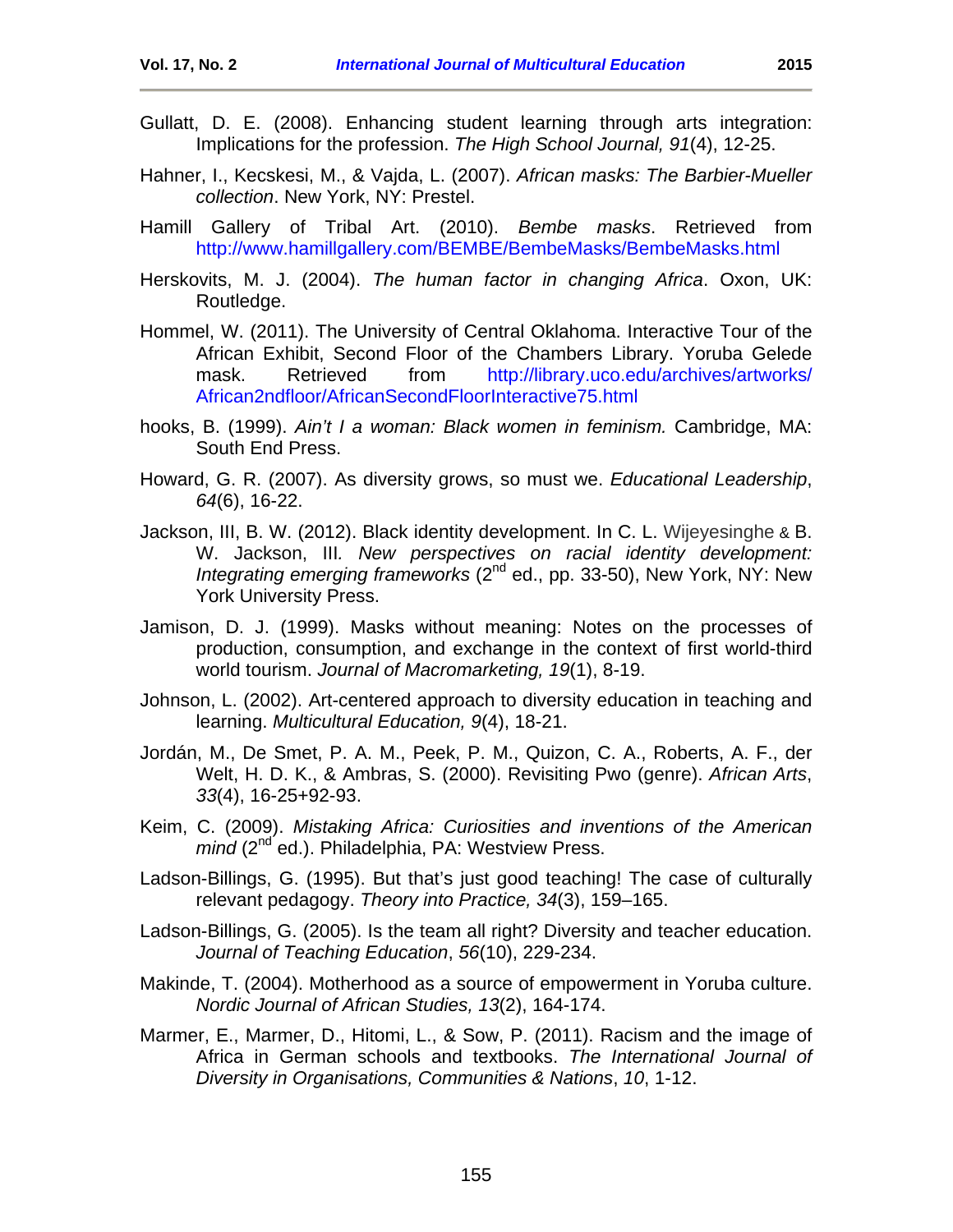- McAllister, G., & Irvine, J. J. (2000). Cross cultural competency and multicultural teacher education. *Review of Educational Research, 70*(1), 3-24.
- Montgomery, S. E., & Rule, A. C. (2011). Integrating the arts: Pre-service elementary teachers make African masks of six cultures for social studies lessons with primary grade students. *Social Studies Research and Practice, 6*(1), 89-109.
- Montgomery, Z. K., Ugoretz, S. B., Montgomery, S. E., Vander Zanden, S., Jorgensen, A. & Rudic, M. (2014). Reconsidering the American dream and U.S. Latino culture in a college Spanish service-learning course. *Journal of Community Engagement and Higher Education, 6*(1), 3-16.
- National Center for Education Statistics. (2014). *The condition of education.* Washington, DC: Author. Retrieved from [http://nces.ed.gov/programs/coe/](http://nces.ed.gov/programs/coe/indicator_clb.asp) [indicator\\_clb.asp](http://nces.ed.gov/programs/coe/indicator_clb.asp)
- Olajubu, O. (2003). *Women in the Yoruba religious sphere.* Albany, NY: State University of New York Press.
- Ola Orie, O. (2011). The structure and function of Yoruba facial scarification. *Anthropological Linguistics, 53*(1), 15-33.
- Oreck, B. (2004). The artistic and professional development of teachers: A study of teachers' attitudes toward and use of the arts in teaching. *Journal of Teacher Education, 55*(1), 55-69.
- Purnell, L. (2002). The Purnell model for cultural competence. *Journal of Transcultural Nursing, 13*(3), 193-196.
- Purnell, L., & Pontious, S. (2014). Cultural competence. In R. A. R. Gurung (Editor), *Multicultural approaches to health and wellness in America*  [volume 1 of 2 volumes] (pp. 1-28). Santa Barbara, CA: Praeger.
- Rule, A. C., & Montgomery, S. E. (2011). Reflections of pre-service elementary teachers after learning about an African culture through mask-making. *Social Studies Research and Practice, 6*(1), 58-74.
- Rule, A., Montgomery, S., Tallakson, D., Stichter, M., Barness, A., & Decker, A. (2012). Teacher candidate attitude changes after experiencing an artsintegrated unit on Africa. *Social Studies Research and Practice, 7*(2), 15- 31.
- Sleeter, C. (2001). Preparing teachers for culturally diverse schools: Research and the overwhelming presence of whiteness. *Journal of Teacher Education, 52*(2), 94-101.
- Stier, J. (2006). Internationalisation, intercultural communication and intercultural competence. *Journal of Intercultural Communication*, *11*(1), 1-12.
- Vecsey, C. (1983). Facing death, masking death, in Luba myth and art. *Journal of Religion in Africa, 14*(1), 24-45.
- Waddington, S. (2012). Keeping African masks real. *School Arts, 112*(3), 17-22.